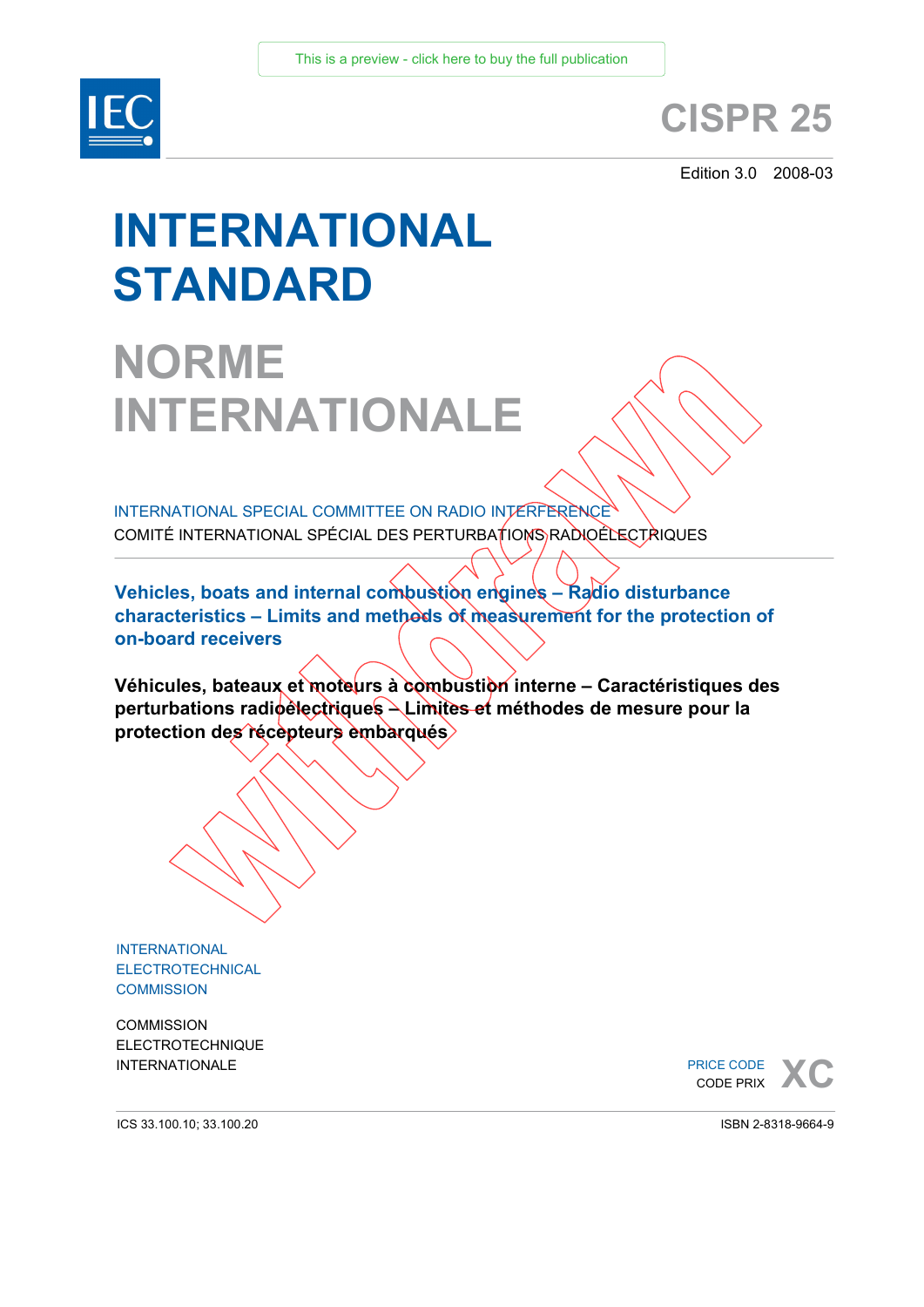$-2-$ 

# **CONTENTS**

| 1 |     |       |                                                                                                                                                                      |  |
|---|-----|-------|----------------------------------------------------------------------------------------------------------------------------------------------------------------------|--|
| 2 |     |       |                                                                                                                                                                      |  |
| 3 |     |       |                                                                                                                                                                      |  |
| 4 |     |       | Requirements common to vehicle and component/module emissions measurement12                                                                                          |  |
|   | 4.1 |       |                                                                                                                                                                      |  |
|   |     | 4.1.1 | Categories of disturbance sources (as applied in the test plan)  12                                                                                                  |  |
|   |     | 4.1.2 |                                                                                                                                                                      |  |
|   |     | 4.1.3 |                                                                                                                                                                      |  |
|   |     | 4.1.4 |                                                                                                                                                                      |  |
|   |     | 4.1.5 |                                                                                                                                                                      |  |
|   | 4.2 |       |                                                                                                                                                                      |  |
|   | 4.3 |       |                                                                                                                                                                      |  |
|   |     | 4.3.1 |                                                                                                                                                                      |  |
|   |     |       | 4.3.2 Size 16<br>4.3.3 Objects in ALSE 16<br>Measuring instrument 16<br>4.4.1 Spectrum analyser parameters                                                           |  |
|   |     |       |                                                                                                                                                                      |  |
|   | 4.4 |       |                                                                                                                                                                      |  |
|   |     |       |                                                                                                                                                                      |  |
|   |     | 4.4.2 |                                                                                                                                                                      |  |
|   | 4.5 |       | Power supply $\ldots$ , $\ldots$ , $\ldots$ , $\ldots$ , $\ldots$ , $\ldots$ , $\ldots$ , $\ldots$ , $\ldots$ , $\ldots$ , $\ldots$ , $\ldots$ , $\ldots$ , $\ldots$ |  |
| 5 |     |       | Measurement of emissions received by an antenna on the same vehicle  19                                                                                              |  |
|   | 5.1 |       |                                                                                                                                                                      |  |
|   |     |       |                                                                                                                                                                      |  |
|   |     |       |                                                                                                                                                                      |  |
|   | 5.2 |       |                                                                                                                                                                      |  |
|   | 5.3 |       |                                                                                                                                                                      |  |
| 6 |     |       |                                                                                                                                                                      |  |
|   | 6.1 |       |                                                                                                                                                                      |  |
|   |     |       |                                                                                                                                                                      |  |
|   |     | 6.12  |                                                                                                                                                                      |  |
|   |     | 6.1.3 |                                                                                                                                                                      |  |
|   |     | 6.1.4 |                                                                                                                                                                      |  |
|   | 6.2 |       | Conducted emissions from components/modules - Voltage method 26                                                                                                      |  |
|   |     | 6.2.1 |                                                                                                                                                                      |  |
|   |     | 6.2.2 |                                                                                                                                                                      |  |
|   |     | 6.2.3 | Limits for conducted disturbances from components/modules -                                                                                                          |  |
|   | 6.3 |       | Conducted emissions from components/modules - current probe method 34                                                                                                |  |
|   |     | 6.3.1 |                                                                                                                                                                      |  |
|   |     | 6.3.2 |                                                                                                                                                                      |  |
|   |     | 6.3.3 | Limits for conducted disturbances from components/modules -                                                                                                          |  |
|   |     |       |                                                                                                                                                                      |  |
|   | 6.4 |       | Radiated emissions from components/modules - ALSE method 38                                                                                                          |  |
|   |     | 6.4.1 |                                                                                                                                                                      |  |
|   |     | 6.4.2 |                                                                                                                                                                      |  |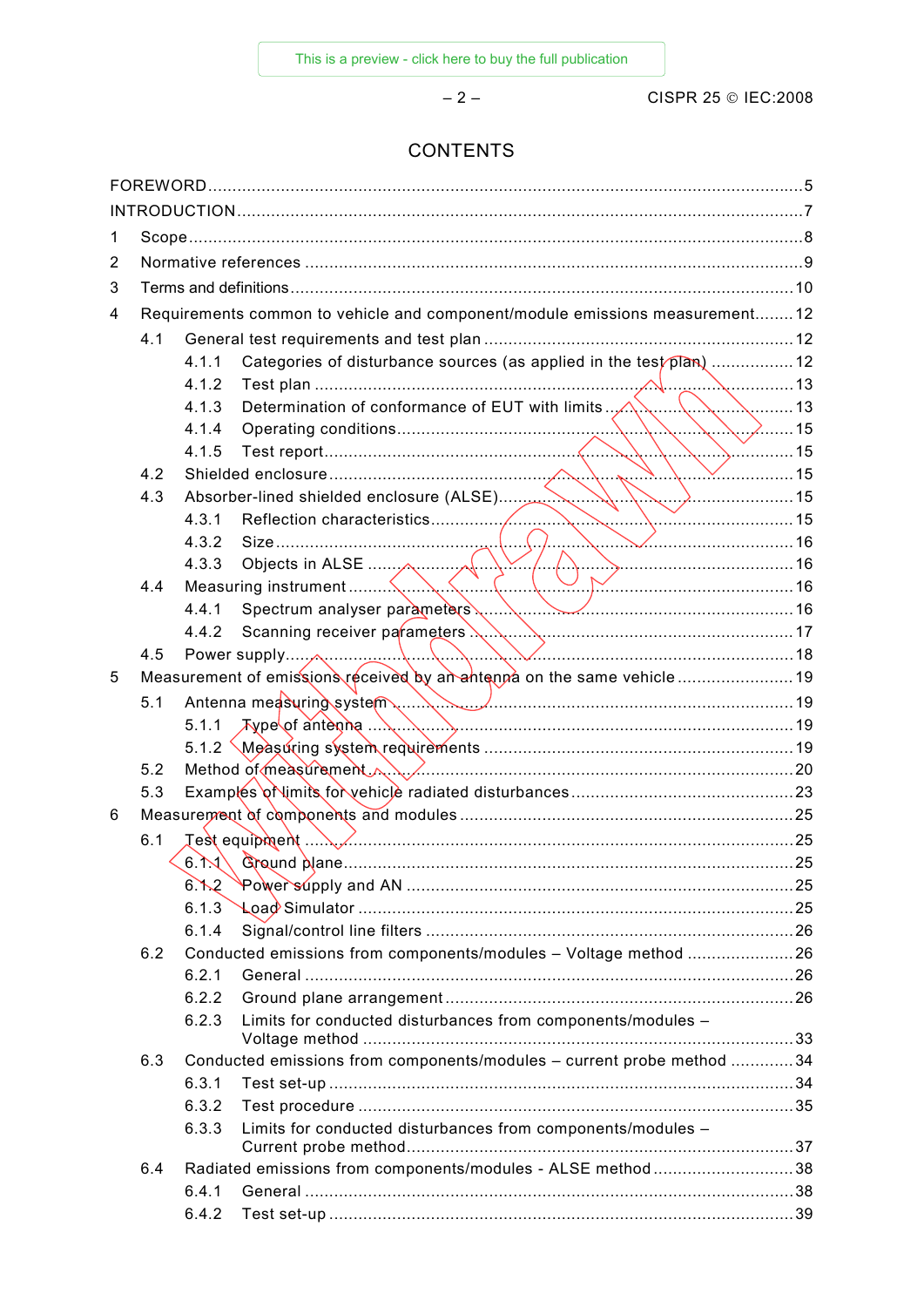[This is a preview - click here to buy the full publication](https://webstore.iec.ch/publication/78&preview=1)

CISPR 25 © IEC:2008 – 3 –

|                                              | 6.4.3 |                                                                                                                                                                                              | 41         |
|----------------------------------------------|-------|----------------------------------------------------------------------------------------------------------------------------------------------------------------------------------------------|------------|
|                                              | 6.4.4 | Limits for radiated disturbances from components/modules - ALSE                                                                                                                              |            |
|                                              |       |                                                                                                                                                                                              |            |
| 6.5                                          | 6.5.1 | Radiated emissions from components/modules - TEM cell method 49                                                                                                                              |            |
|                                              | 6.5.2 |                                                                                                                                                                                              |            |
|                                              | 6.5.3 |                                                                                                                                                                                              |            |
|                                              | 6.5.4 | Limits for radiated disturbances from components/modules - TEM                                                                                                                               |            |
|                                              |       | cell method.                                                                                                                                                                                 |            |
| 6.6                                          |       | Radiated emissions from components/modules - Stripline method 56                                                                                                                             |            |
|                                              |       | Annex A (informative) Flow chart for checking the applicability of CISPR 2557                                                                                                                |            |
|                                              |       | $\sqrt{2}$                                                                                                                                                                                   |            |
|                                              |       | $\setminus$ 60                                                                                                                                                                               |            |
|                                              |       | Annex D (informative) Guidance for the determination of the noise floor of active                                                                                                            | $\dots$ 61 |
|                                              |       |                                                                                                                                                                                              | 64         |
|                                              |       | . 66                                                                                                                                                                                         |            |
|                                              |       | Annex G (informative) Radiated emissions from components/modules - Stripline                                                                                                                 |            |
|                                              |       | Annex H (informative) Interference to mobile radio communication in the presence of                                                                                                          |            |
|                                              |       | impulsive noise - Methods of judging degradation                                                                                                                                             |            |
|                                              |       | Annex I (informative) Items Under Consideration<br>$\sim$ 80                                                                                                                                 |            |
|                                              |       |                                                                                                                                                                                              |            |
|                                              |       |                                                                                                                                                                                              |            |
|                                              |       | Figure 1 – Method of determination of conformance for all frequency bands  14                                                                                                                |            |
|                                              |       | Figure 2 – Example of gain $c$ urve.                                                                                                                                                         |            |
|                                              |       | Figure 3 – Vehicle-radiated emissions $\frac{1}{x}$ Example for test layout (end view with<br>monopole antennay $\bigwedge_{\mathcal{M}}\bigwedge_{\mathcal{M}}\dots\bigwedge_{\mathcal{M}}$ | 22         |
|                                              |       | Figure 4 - Average limit for radiated disturbances from vehicles GPS band 1 567,42 to<br>1 583,42 MHz \\\                                                                                    | 24         |
|                                              |       | Figure $5 - \frac{E\tan\theta}{\csc\theta}$ for the required minimum attenuation of the signal / control line                                                                                |            |
| filters $\ldots \wedge \ldots \wedge \ldots$ |       |                                                                                                                                                                                              |            |
|                                              |       | Figure 6 - Conducted emissions – EUT with power return line remotely grounded29                                                                                                              |            |
|                                              |       | Figure 7 - Conducted emissions - EUT with power return line locally grounded30                                                                                                               |            |
|                                              |       | Figure 8 - Conducted emissions - Test layout for alternators and generators31                                                                                                                |            |
|                                              |       | Figure 9 - Conducted emissions - Test layout for ignition system components32                                                                                                                |            |
| measurements.                                |       | Figure 10 – Conducted emissions – Example of test layout for current probe                                                                                                                   |            |
|                                              |       |                                                                                                                                                                                              |            |
|                                              |       |                                                                                                                                                                                              |            |
|                                              |       |                                                                                                                                                                                              |            |
|                                              |       |                                                                                                                                                                                              |            |
|                                              |       |                                                                                                                                                                                              |            |
|                                              |       | Figure 16 - Example of average limit for radiated disturbances from components GPS                                                                                                           |            |
|                                              |       |                                                                                                                                                                                              |            |
|                                              |       |                                                                                                                                                                                              |            |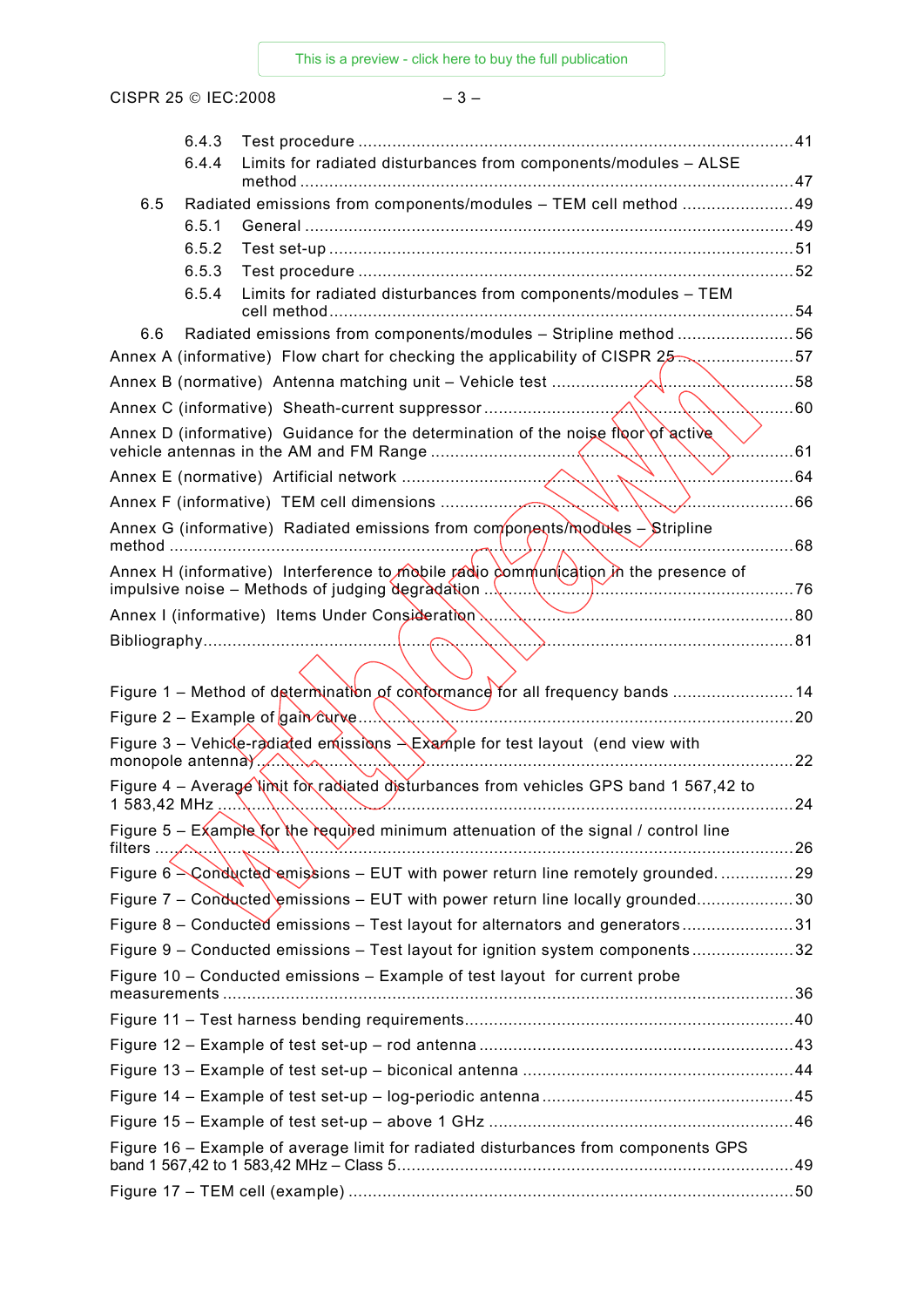# – 4 – CISPR 25 © IEC:2008

| Figure 18 – Example of arrangement of leads in the TEM cell and to the connector                                     |                    |
|----------------------------------------------------------------------------------------------------------------------|--------------------|
|                                                                                                                      | 51                 |
| Figure 19 - Example of the arrangement of the connectors, the lead frame and the                                     |                    |
|                                                                                                                      |                    |
|                                                                                                                      |                    |
|                                                                                                                      |                    |
| Figure D.1 – Vehicle test set up for equipment noise measurement in the AM/FM range62                                |                    |
| Figure D.2 – Vehicle test set up for antenna noise measurement in the AM/FM range63                                  |                    |
|                                                                                                                      |                    |
| 65                                                                                                                   |                    |
|                                                                                                                      | $\ldots \ldots 66$ |
| Figure G.1 – Example of a basic stripline test setup in a shielded enclosure<br>. 70                                 |                    |
|                                                                                                                      | . 74               |
| . 75                                                                                                                 |                    |
|                                                                                                                      |                    |
| Table 1 - Spectrum analyser parameters                                                                               |                    |
| Table 2 - Scanning receiver parameters                                                                               |                    |
| Table 3 - Antenna types                                                                                              |                    |
|                                                                                                                      |                    |
| Table 5 – Examples of quasi-peak or peak limits for conducted disturbances – Voltage                                 |                    |
| Table 6 – Examples of average limits for conducted disturbances – Voltage Method34                                   |                    |
| Table 7 - Examples of quasi-peak and peak limits for conducted disturbances -                                        |                    |
| control/signal lines $\lt$ Current probe method.                                                                     | .37                |
| Table 8 - Examples of average limits for conducted disturbances - control/signal lines<br>- Current probe method \\\ |                    |
| Table 9 – Examples of quasi-peak or peak limits for radiated disturbances – ALSE 47                                  |                    |
| Table 10 - Examples of average limits for radiated disturbances - ALSE 48                                            |                    |
| Table 11 $\angle$ Examples of quasi-peak or peak limits for radiated disturbances – TEM cell55                       |                    |
| Table 12 - Examples of average limits for radiated disturbances - TEM Cell 56                                        |                    |
|                                                                                                                      |                    |
| Table G.1 - Examples of quasi-peak or peak limits for radiated disturbances -                                        |                    |
|                                                                                                                      |                    |
| Table G.2 - Examples of average limits for radiated disturbances - Stripline72                                       |                    |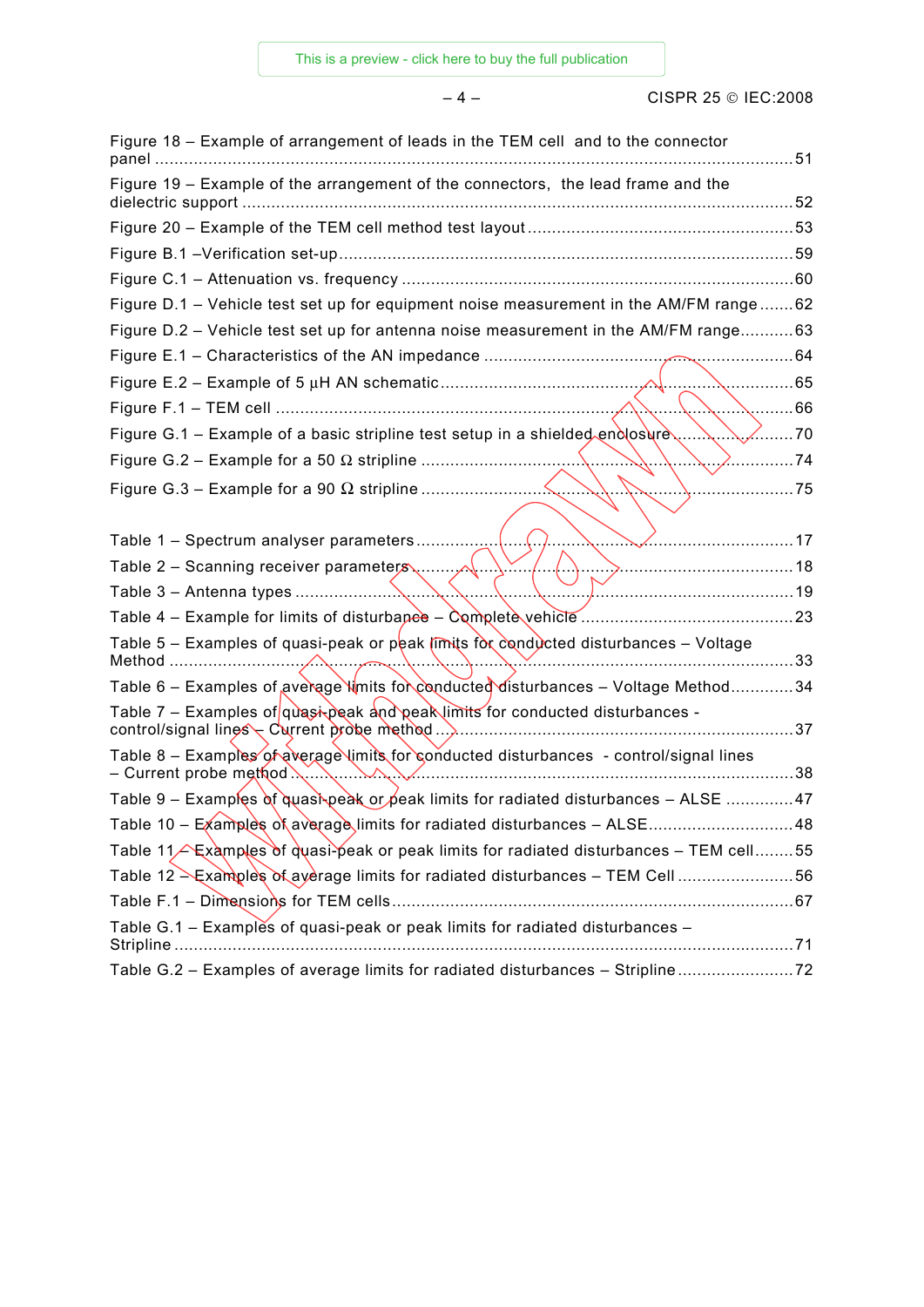<span id="page-4-0"></span> $CISPR 25 © IEC: 2008$  – 5

# INTERNATIONAL ELECTROTECHNICAL COMMISSION

### INTERNATIONAL SPECIAL COMMITTEE ON RADIO INTERFERENCE  $\_$

# **VEHICLES, BOATS AND INTERNAL COMBUSTION ENGINES – RADIO DISTURBANCE CHARACTERISTICS – LIMITS AND METHODS OF MEASUREMENT FOR THE PROTECTION OF ON-BOARD RECEIVERS**

# FOREWORD

- 1) The International Electrotechnical Commission (IEC) is a worldwide organization for standardization comprising all national electrotechnical committees (IEC National Committees). The object of IEC is to promote international co-operation on all questions concerning standardization in the electrical and electronic fields. To this end and in addition to other activities, IEC publishes International Standards, Technical Specifications, Technical Reports, Publicly Available Specifications (PAS) and Guides (hereafter referred to as "IEC Publication(s)"). Their preparation is entrusted to technical committees; any IEC National Committee interested in the subject dealt with may participate in this preparatory work. International, governmental and nongovernmental organizations liaising with the IEC also participate in this preparation. IEC collaborates closely with the International Organization for Standardization (ISO) in accordance with conditions determined by agreement between the two organizations.
- 2) The formal decisions or agreements of IEC on technical matters  $e$  and  $e$  as nearly as possible, an international consensus of opinion on the relevant subjects since each technical committee has representation from all interested IEC National Committees.
- 3) IEC Publications have the form of recommendations for international use and are accepted by IEC National Committees in that sense. While all reasonable efforts are made to ensure that the technical content of IEC Publications is accurate, IEC cannot be held responsible for the way in which they are used or for any misinterpretation by any end user.
- 4) In order to promote international uniformity, IEC National Committees undertake to apply IEC Publications transparently to the maximum extent possible in their national and regional publications. Any divergence between any IEC Publication and the corresponding national or regional publication shall be clearly indicated in the latter.
- 5) IEC provides no marking procedure to indicate its approval and cannot be rendered responsible for any equipment declared to be in conformity with an IEC Publication.
- 6) All users should ensure that they have the latest edition of this publication.
- 7) No liability shall attach to IEC or its directors, employees, servants or agents including individual experts and members of its technical committees and IEC National Committees for any personal injury, property damage or other damage of any nature whatsoever, whether direct or indirect, or for costs (including legal fees) and expenses arising out of the publication, use of, or reliance upon, this IEC Publication or any other IEC **Publications**
- 8) Attention is drawn to the Normative references cited in this publication. Use of the referenced publications is indispensable for the correct application of this publication.
- 9) Attention is drawn to the possibility that some of the elements of this IEC Publication may be the subject of patent rights. IEC shall not be held responsible for identifying any or all such patent rights.

International Standard CISPR 25 has been prepared by CISPR subcommittee D: Electromagnetic disturbances related to electric/electronic equipment on vehicles and internal combustion engine powered devices.

This third edition cancels and replaces the second edition published in 2002. This edition constitutes a technical revision.

The following significant changes were made with respect to the previous edition:

- addition of required measurements with both an average detector and a peak or quasipeak detector;
- addition of methods and limits for the protection of new analogue and digital radio services, which cover the frequency range up to 2 500 MHz;
- addition of a new measurement method for components (stripline) as an informative Annex G;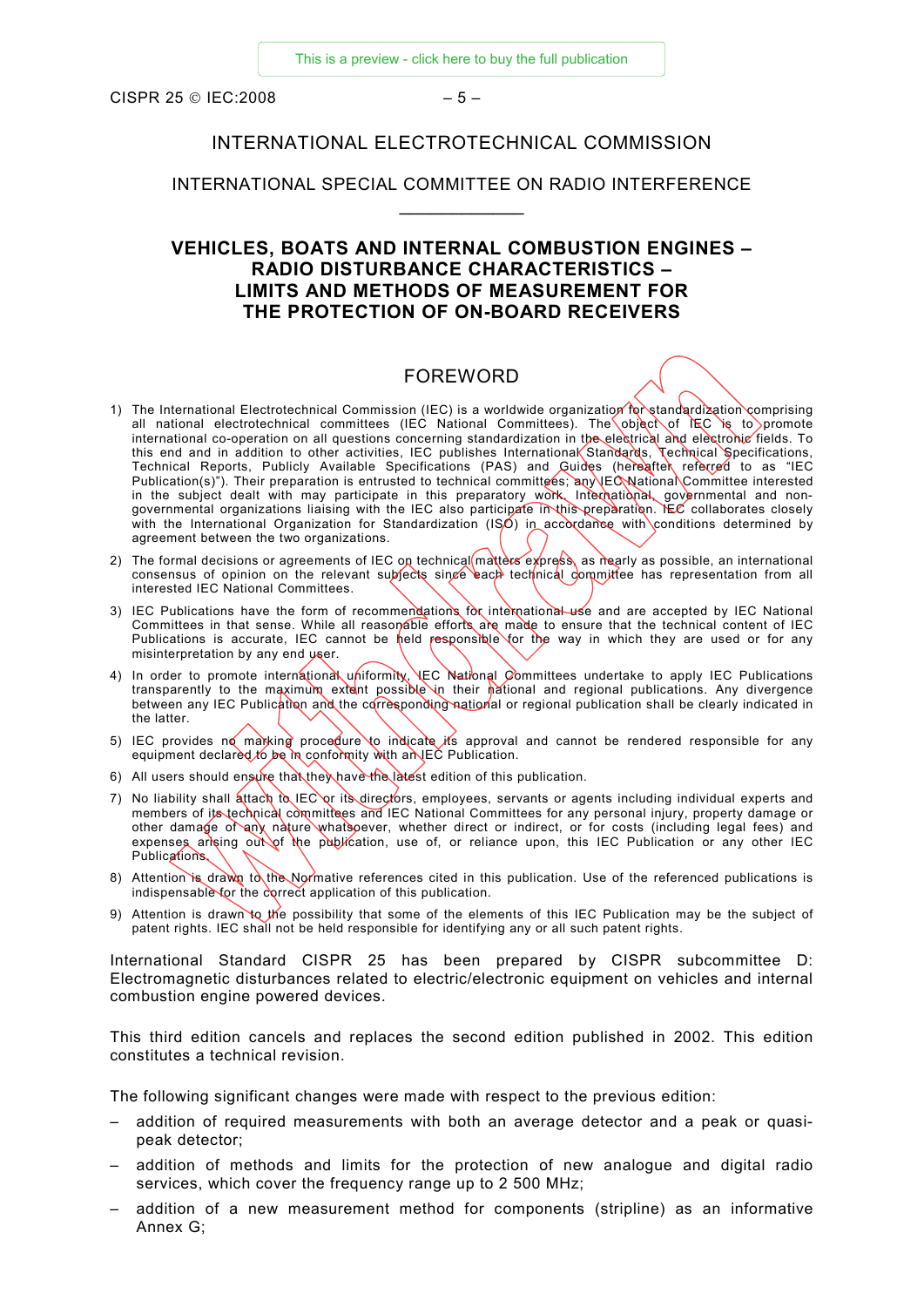– 6 – CISPR 25 © IEC:2008

- addition of the contents of CISPR 21 as Annex H; CISPR 21 in its entirety now becomes obsolete.
- deletion of narrowband / broadband determination;
- deletion of the Annex on rod antenna characterisation (this is now covered by CISPR 16-1-4);
- deletion of the Annex on characterisation of shielded enclosure (CISPR 25 will be amended when the CISPR/D / CISPR/A Joint Task Force on chamber validation finishes its work).

The text of this standard is based on the following documents:

| Enguiry draft   | Report on voting |  |
|-----------------|------------------|--|
| CISPR/D/344/CDV | CISPR/D/352/RVC  |  |

Full information on the voting for the approval of this standard can be found in the report on voting indicated in the above Table.

This publication has been drafted in accordance with the ISO/IEC Directives, Part 2.

The committee has decided that the contents of this publication will remain unchanged until the maintenance result date indicated on the IEC web site under "http://webstore.iec.ch" in the data related to the specific publication. At this date, the publication will be

- reconfirmed,
- withdrawn.
- replaced by a revised edition, or
- amended.

The contents of the corrigendum of January 2009 have been included in this copy.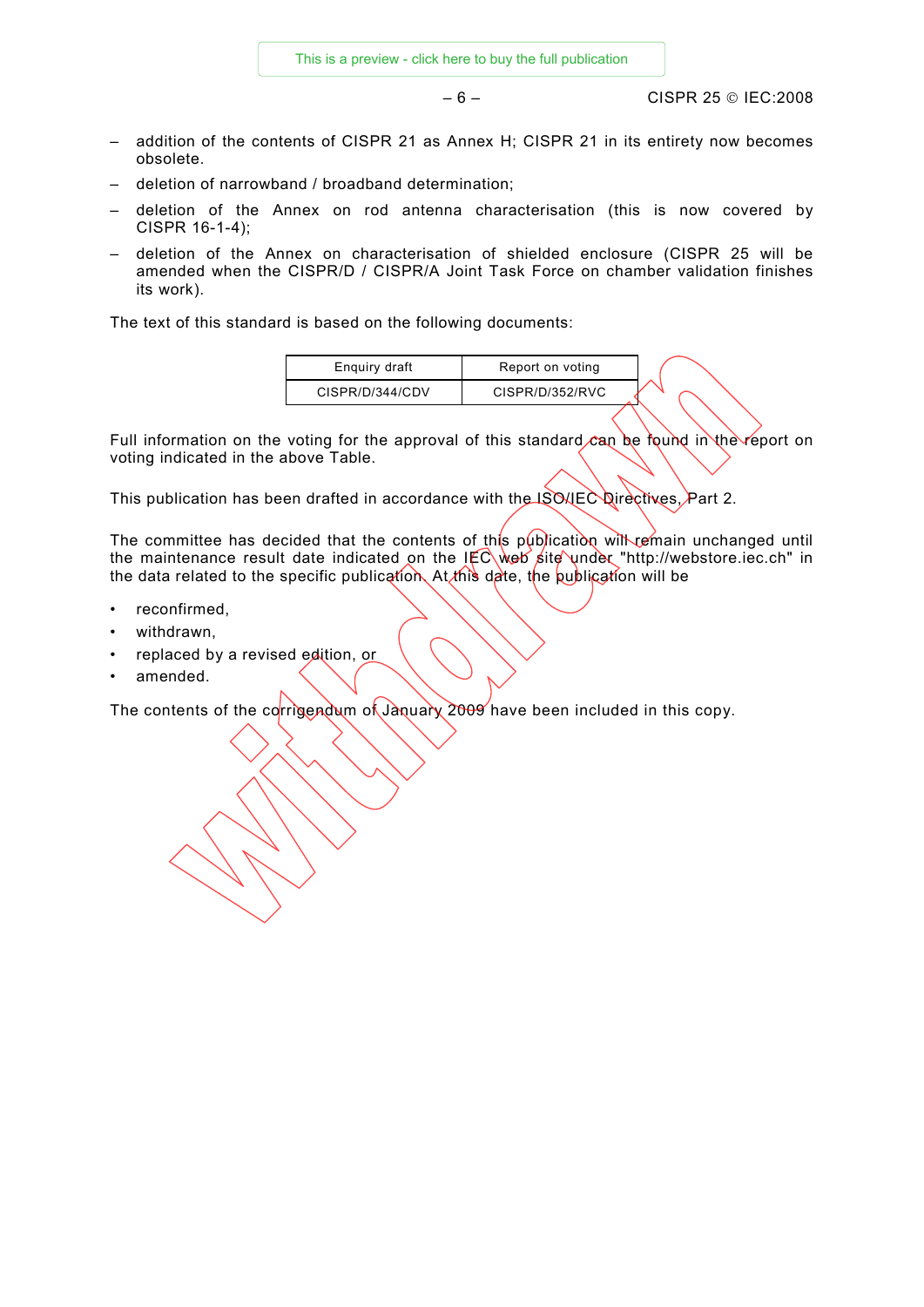<span id="page-6-0"></span> $CISPR 25 @ IEC:2008$   $-7-$ 

## INTRODUCTION

This International Standard is designed to protect on-board receivers from disturbances produced by conducted and radiated emissions arising in a vehicle.

Test procedures and limits given are intended to provide provisional control of vehicle radiated emissions, as well as component/module conducted/radiated emissions of long and short duration.

To accomplish this end, this standard:

- establishes a test method for measuring the electromagnetic emissions from the electrical system of a vehicle;
- sets limits for the electromagnetic emissions from the electrical system of a vehicle;
- establishes test methods for testing on-board components and modules independent from the vehicle;
- $-$  sets limits for electromagnetic emissions from components to prevent objectionable disturbance to on-board receivers;
- classifies automotive components by disturbance duration to establish a range of limits.

NOTE Component tests are not intended to replace vehicle tests. Exact/correlation between component and vehicle test performance is dependent on component mounting *location*, harness length, routing and grounding, as well as antenna location. Component testing, however, permits components to be evaluated prior to actual vehicle availability.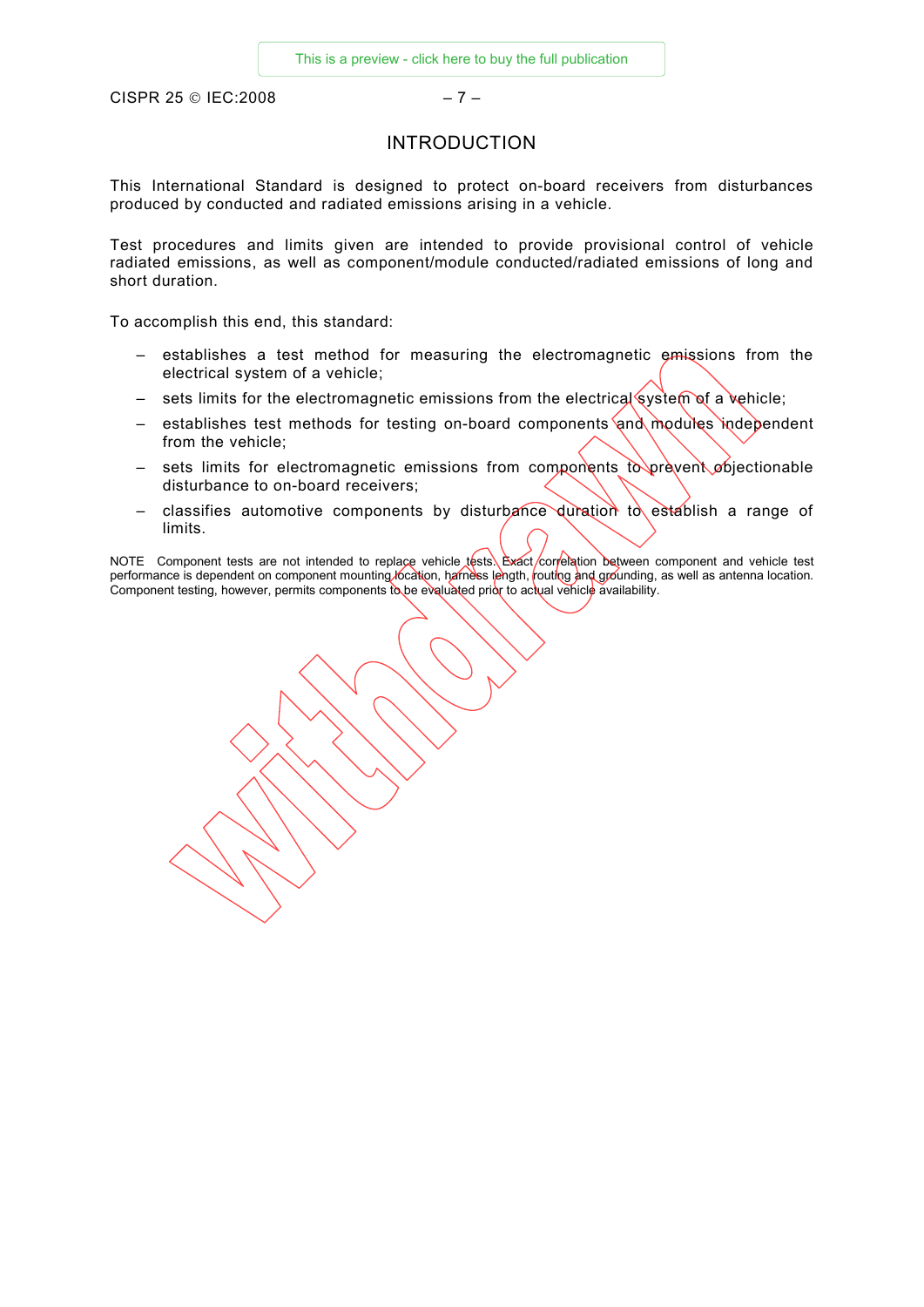## <span id="page-7-0"></span>**VEHICLES, BOATS AND INTERNAL COMBUSTION ENGINES – RADIO DISTURBANCE CHARACTERISTICS – LIMITS AND METHODS OF MEASUREMENT FOR THE PROTECTION OF ON-BOARD RECEIVERS**

#### **1 Scope**

This International Standard contains limits and procedures for the measurement of radio disturbances in the frequency range of 150 kHz to 2 500 MHz. The standard applies to any electronic/electrical component intended for use in vehicles, trailers and devices. Refer to International Telecommunications Union (ITU) publications for details of frequency allocations. The limits are intended to provide protection for receivers installed in a vehicle from disturbances produced by components/modules in the same vehicle. The method and limits for a complete vehicle are in Clause 5 and the methods and limits for components/modules are in Clause 6. Only a complete vehicle test can be used to determine the component compatibility with respect to a vehicle's limit.

The receiver types to be protected are, for example, broadcast receivers (sound and television), land mobile radio, radio telephone, amateur, citizens' radio, Satellite Navigation (GPS, etc.) and Bluetooth. For the purpose of this standard, a vehicle is a machine, which is self-propelled. Vehicles include (but are not limited to) passenger cars, trucks, agricultural tractors and snowmobiles. Annex A provides guidance in determining whether this standard is applicable to particular equipment.

The limits in this standard are recommended and subject to modification as agreed between the vehicle manufacturer and the component supplier. This standard is also intended to be applied by manufacturers and suppliers of components and equipment which are to be added and connected to the vehicle harness or to an on-board power connector after delivery of the vehicle.

This International Standard does not include protection of electronic control systems from radio frequency  $(RF)$  emissions, or from transient or pulse-type voltage fluctuations. These subjects are included in ISO publications.

Since the mounting location, vehicle body construction and harness design can affect the coupling of radio disturbances to the on-board radio, Clause 6 of this standard defines multiple limit levels. The level class to be used (as a function of frequency band) is agreed upon between the vehicle manufacturer and the component supplier.

CISPR 25 defines test methods for use by vehicle manufacturers and suppliers, to assist in the design of vehicles and components and ensure controlled levels of on-board radio frequency emissions.

Vehicle test limits are provided for guidance and are based on a typical radio receiver using the antenna provided as part of the vehicle, or a test antenna if a unique antenna is not specified. The frequency bands that are defined are not applicable to all regions or countries of the world. For economic reasons, the vehicle manufacturer must be free to identify what frequency bands are applicable in the countries in which a vehicle will be marketed and which radio services are likely to be used in that vehicle.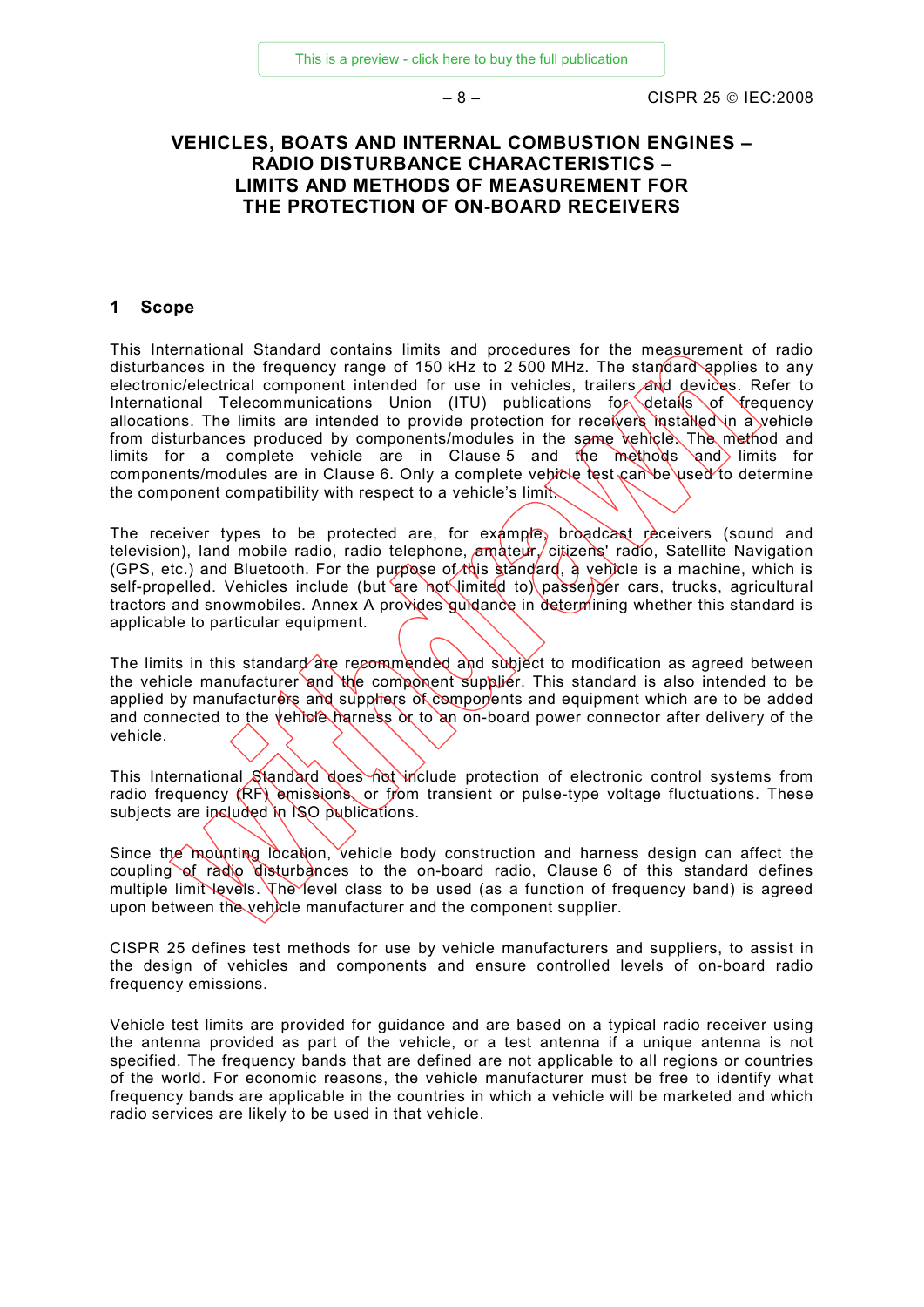<span id="page-8-0"></span> $CISPR 25 @ IFC:2008 = 9 -$ 

As an example, many vehicle models will probably not have a television receiver installed; yet the television bands occupy a significant portion of the radio spectrum. Testing and mitigating noise sources in such vehicles is not economically justified.

The vehicle manufacturer should define the countries in which the vehicle is to be marketed, then choose the applicable frequency bands and limits. Component test parameters can then be selected from CISPR 25 to support the chosen marketing plan.

The World Administrative Radio communications Conference (WARC) lower frequency limit in region 1 was reduced to 148,5 kHz in 1979. For vehicular purposes, tests at 150 kHz are considered adequate. For the purposes of this standard, test frequency ranges have been generalized to cover radio services in various parts of the world. Protection of radio reception at adjacent frequencies can be expected in most cases.

Annex H defines a qualitative method of judging the degradation of radio communication in the presence of impulsive noise.

Annex I lists work being considered for future revisions.

#### **2 Normative references**

The following referenced documents are indispensable for the application of this document. For dated references, only the edition cited applies. For undated references, the latest edition of the referenced document (including any amendments) applies.

IEC 60050-161:1990, *International Electrotechnical Vocabulary (IEV) – Chapter 161: Electromagnetic compatibility*  Amendment 1:1997 Amendment 2:1998

CISPR 12:2007, *Vehicles, motorboats, and internal combustion engine-driven devices – Radio disturbance characteristics – Limits and methods of measurement for the protection of*  receivers except those installed in the vehicle/boat/device itself or in adjacent *vehicles/boats/devices.*

CISPR 16-1-1:2006, *Specification for radio disturbance and immunity measuring apparatus and methods – Part 1-1: Radio disturbance and immunity measuring apparatus – Measuring apparatus*  Amendment 1:2006 Amendment 2:2007

CISPR 16-1-2:2003*, Specification for radio disturbance and immunity measuring apparatus and methods – Part 1-2: Radio disturbance and immunity measuring apparatus – Ancillary equipment – Conducted disturbances*  Amendment 1:2004 Amendment 2:2006

CISPR 16-1-4:2007, *Specification for radio disturbance and immunity measuring apparatus and methods – Part 1-4: Radio disturbance and immunity measuring apparatus – Ancillary equipment – Radiated disturbances*  Amendment 1:2007

CISPR 16-2-3:2006, *Specification for radio disturbance and immunity measuring apparatus and methods – Part 2-3: Methods of measurement of disturbances and immunity – Radiated disturbance measurements*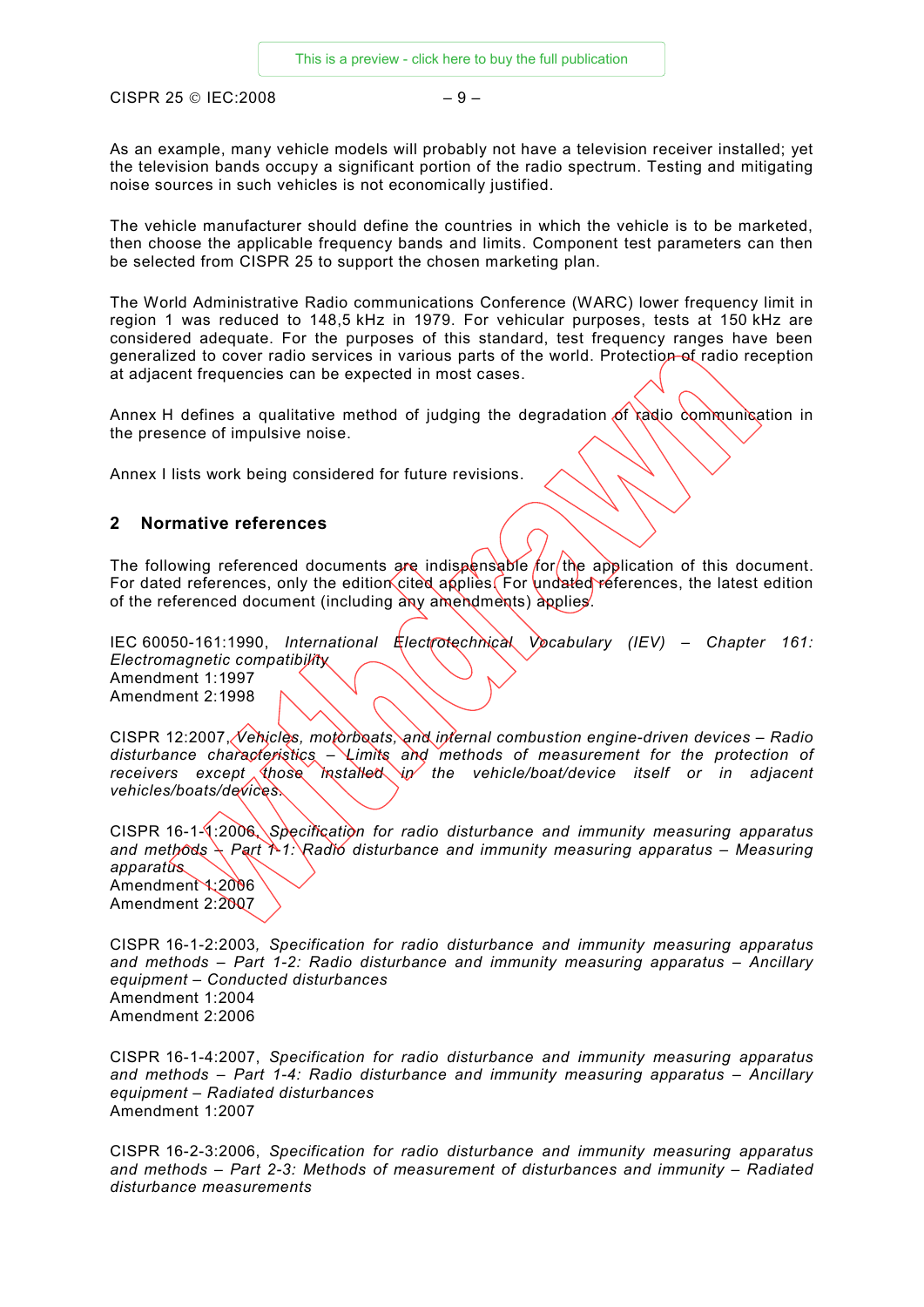– 10 – CISPR 25 © IEC:2008

<span id="page-9-0"></span>ISO 11452-4:2005 - *Road vehicles – Component test methods for electrical disturbances from narrowband radiated electromagnetic energy – Part 4: Bulk current injection (BCI)* 

SAE ARP 958.1 Rev D:2003-02 – Electromagnetic Interference Measurement Antennas; Standard Calibration Method

shielded enclosure/screened room with radio frequency-absorbing material on its internal on its internal on its internal on its internal on its internal on its internal on its internal on its internal on its internal on i the factor which is applied to the voltage measured at the input connector of the measured at the measuring  $\ell \searrow \ell \searrow \ell$ a unit for matching the impedance of an antenna to that of the 50 Ω measuring instrument over the antenna measuring frequency range from  $\mathcal{N}(\mathcal{N})$ a performance level agreed upon by the purchaser and the supplier and the supplier and documented in the supplier and documented in the supplier and documentation of the supplier and documentation of the supplier and docu **component continuous conducted emissions**  the noise voltages/currents of a steady-state nature existing on the supply or other leads of a steady-state nature  $\sim$ component which may cause disturbance to reception in an on-board reception in an on-board reception in an on- $\lambda$ the input signal level at which the measuring system becomes non-linear system becomes non-linear such that  $\alpha$ the indicated output deviates from an ideal linear receiving system in  $\mathcal{N}$ increment in dB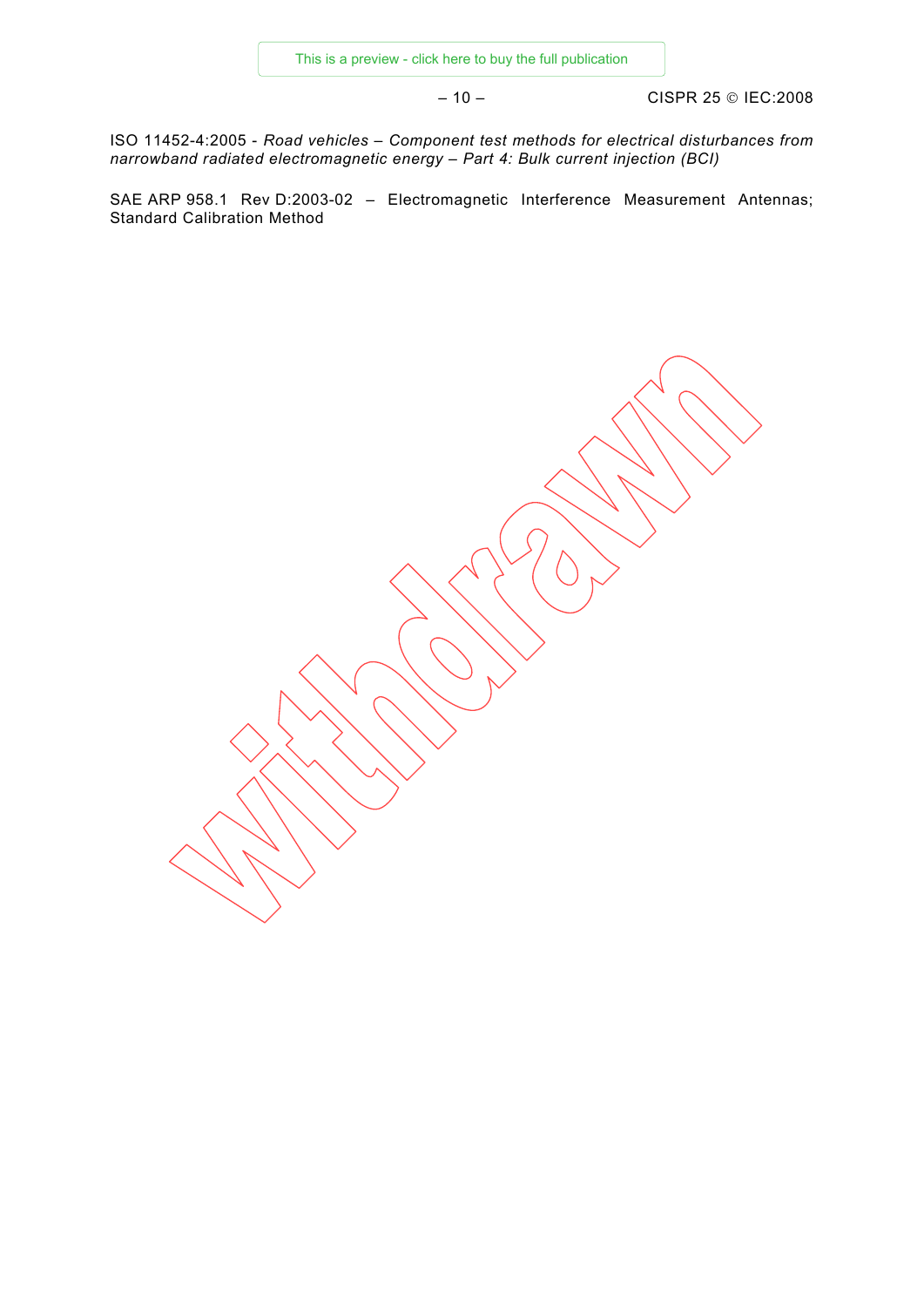– 82 – CISPR 25 © CEI:2008

# SOMMAIRE

| 1 |     |                |                                                                                                                                                                                                                                                                                                                                                                                                                                                                                                                                                    |       |  |
|---|-----|----------------|----------------------------------------------------------------------------------------------------------------------------------------------------------------------------------------------------------------------------------------------------------------------------------------------------------------------------------------------------------------------------------------------------------------------------------------------------------------------------------------------------------------------------------------------------|-------|--|
| 2 |     |                |                                                                                                                                                                                                                                                                                                                                                                                                                                                                                                                                                    |       |  |
| 3 |     |                |                                                                                                                                                                                                                                                                                                                                                                                                                                                                                                                                                    |       |  |
| 4 |     |                | Exigences communes pour les mesures de perturbations sur les véhicules et sur                                                                                                                                                                                                                                                                                                                                                                                                                                                                      |       |  |
|   |     |                |                                                                                                                                                                                                                                                                                                                                                                                                                                                                                                                                                    |       |  |
|   | 4.1 |                |                                                                                                                                                                                                                                                                                                                                                                                                                                                                                                                                                    |       |  |
|   |     | 4.1.1          | Catégories de sources de perturbations (comme spécifiées dans le                                                                                                                                                                                                                                                                                                                                                                                                                                                                                   | 1. 94 |  |
|   |     | 4.1.2          |                                                                                                                                                                                                                                                                                                                                                                                                                                                                                                                                                    | 、……94 |  |
|   |     | 4.1.3          | Détermination de la conformité aux limites de l'appareilen essai94                                                                                                                                                                                                                                                                                                                                                                                                                                                                                 |       |  |
|   |     | 4.1.4          | <u>、/</u> 97                                                                                                                                                                                                                                                                                                                                                                                                                                                                                                                                       |       |  |
|   |     | 4.1.5          |                                                                                                                                                                                                                                                                                                                                                                                                                                                                                                                                                    |       |  |
|   | 4.2 |                | $\vee$ 97<br>$\sum_{i=1}^n$                                                                                                                                                                                                                                                                                                                                                                                                                                                                                                                        |       |  |
|   | 4.3 |                |                                                                                                                                                                                                                                                                                                                                                                                                                                                                                                                                                    |       |  |
|   |     | 4.3.1          |                                                                                                                                                                                                                                                                                                                                                                                                                                                                                                                                                    |       |  |
|   |     | 4.3.2          | $\left(\begin{array}{c}\end{array}\right)$ $\left(\begin{array}{c}\end{array}\right)$ $\left(\begin{array}{c}\end{array}\right)$ $\left(\begin{array}{c}\end{array}\right)$ $\left(\begin{array}{c}\end{array}\right)$ $\left(\begin{array}{c}\end{array}\right)$ $\left(\begin{array}{c}\end{array}\right)$ $\left(\begin{array}{c}\end{array}\right)$ $\left(\begin{array}{c}\end{array}\right)$ $\left(\begin{array}{c}\end{array}\right)$ $\left(\begin{array}{c}\end{array}\right)$ $\left(\begin{array}{c}\end{array}\right)$ $\left(\begin$ |       |  |
|   |     | 4.3.3          |                                                                                                                                                                                                                                                                                                                                                                                                                                                                                                                                                    |       |  |
|   | 4.4 |                |                                                                                                                                                                                                                                                                                                                                                                                                                                                                                                                                                    |       |  |
|   |     | 4.4.1          |                                                                                                                                                                                                                                                                                                                                                                                                                                                                                                                                                    |       |  |
|   |     | 4.4.2          |                                                                                                                                                                                                                                                                                                                                                                                                                                                                                                                                                    |       |  |
|   | 4.5 |                | Alimentation $\ldots$                                                                                                                                                                                                                                                                                                                                                                                                                                                                                                                              |       |  |
| 5 |     |                | Mesure des perturbations reçues par une antenne située sur le même véhicule  101                                                                                                                                                                                                                                                                                                                                                                                                                                                                   |       |  |
|   | 5.1 |                |                                                                                                                                                                                                                                                                                                                                                                                                                                                                                                                                                    |       |  |
|   |     | 5.1.1          | Type d'antenne (Allen Landen)                                                                                                                                                                                                                                                                                                                                                                                                                                                                                                                      |       |  |
|   |     | 5.1.2          |                                                                                                                                                                                                                                                                                                                                                                                                                                                                                                                                                    |       |  |
|   | 5.2 |                | Méthode de mesure 103                                                                                                                                                                                                                                                                                                                                                                                                                                                                                                                              |       |  |
|   | 5.3 |                | Exémples de limites des perturbations rayonnées sur véhicules 104                                                                                                                                                                                                                                                                                                                                                                                                                                                                                  |       |  |
| 6 |     |                |                                                                                                                                                                                                                                                                                                                                                                                                                                                                                                                                                    |       |  |
|   | 6.1 |                | Matériel d'essai کسیست ۲۵۵٬۰۰۰ میں استعماد اللہ علیہ اللہ علیہ اللہ علیہ اللہ علیہ اللہ علیہ اللہ عل                                                                                                                                                                                                                                                                                                                                                                                                                                               |       |  |
|   |     |                |                                                                                                                                                                                                                                                                                                                                                                                                                                                                                                                                                    |       |  |
|   |     | 6.1.2          |                                                                                                                                                                                                                                                                                                                                                                                                                                                                                                                                                    |       |  |
|   |     | 6.1.3          |                                                                                                                                                                                                                                                                                                                                                                                                                                                                                                                                                    |       |  |
|   |     | 6.1.4          |                                                                                                                                                                                                                                                                                                                                                                                                                                                                                                                                                    |       |  |
|   | 6.2 |                | Émissions conduites par les équipements/modules - Méthode en tension 109                                                                                                                                                                                                                                                                                                                                                                                                                                                                           |       |  |
|   |     | 6.2.1          |                                                                                                                                                                                                                                                                                                                                                                                                                                                                                                                                                    |       |  |
|   |     | 6.2.2<br>6.2.3 | Limites pour les perturbations conduites des composants et modules                                                                                                                                                                                                                                                                                                                                                                                                                                                                                 |       |  |
|   |     |                |                                                                                                                                                                                                                                                                                                                                                                                                                                                                                                                                                    |       |  |
|   | 6.3 |                | Émissions conduites par les équipements/modules - Méthode de la pince de                                                                                                                                                                                                                                                                                                                                                                                                                                                                           |       |  |
|   |     | 6.3.1          |                                                                                                                                                                                                                                                                                                                                                                                                                                                                                                                                                    |       |  |
|   |     | 6.3.2          |                                                                                                                                                                                                                                                                                                                                                                                                                                                                                                                                                    |       |  |
|   |     | 6.3.3          | Limites pour les perturbations conduites des équipements/modules -                                                                                                                                                                                                                                                                                                                                                                                                                                                                                 |       |  |
|   |     |                |                                                                                                                                                                                                                                                                                                                                                                                                                                                                                                                                                    |       |  |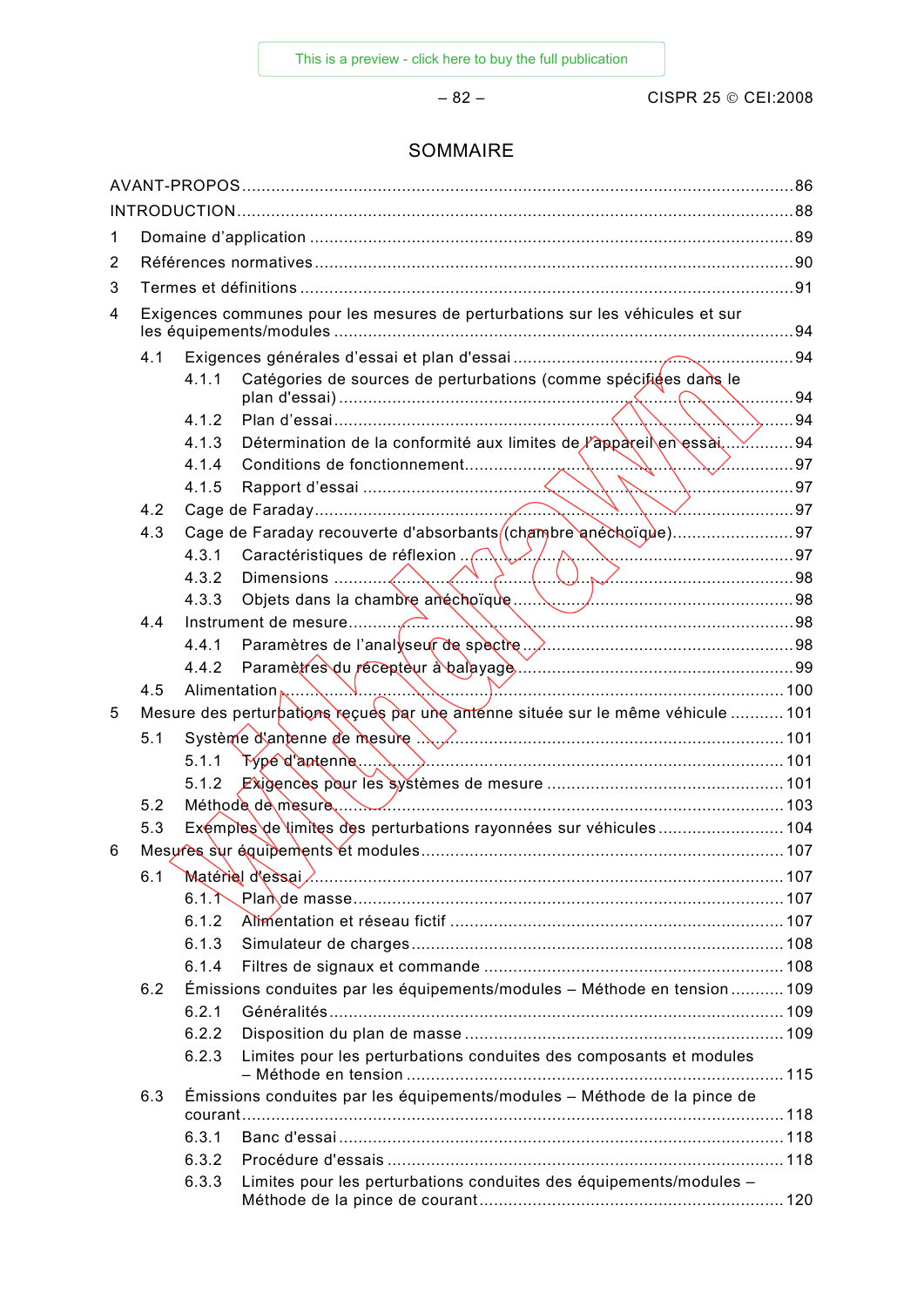CISPR 25 © CEI:2008 – 83 –

| 6.4           |                        | Émissions rayonnées des composants/modules - Méthode de la chambre                                                                                                |     |
|---------------|------------------------|-------------------------------------------------------------------------------------------------------------------------------------------------------------------|-----|
|               | 6.4.1                  |                                                                                                                                                                   |     |
|               | 6.4.2                  |                                                                                                                                                                   |     |
|               | 6.4.3                  |                                                                                                                                                                   |     |
|               | 6.4.4                  | Limites pour les émissions rayonnées des composants/modules -                                                                                                     |     |
| 6.5           |                        | Émissions rayonnées des composants/modules - Méthode de la cellule TEM  134                                                                                       |     |
|               | 6.5.1                  |                                                                                                                                                                   |     |
|               | 6.5.2                  |                                                                                                                                                                   |     |
|               | 6.5.3                  |                                                                                                                                                                   |     |
|               | 6.5.4                  | Limites pour les perturbations rayonnées des modules/équipements                                                                                                  | 139 |
| 6.6           |                        | Émissions rayonnées des composants/modules - Méthode de la ligne TEM à                                                                                            | 141 |
|               |                        | Annexe A (informative) Diagramme d'application de la CISPR 25                                                                                                     | 142 |
|               |                        | Annexe B (normative) Système d'adaptation d'antenne - Essaivéhicule<br>. 143                                                                                      |     |
|               |                        | Annexe C (informative) Suppresseur de courant de surface                                                                                                          |     |
|               |                        | Annexe D (informative) Indications pour la détermination du niveau de pruit des<br>antennes de véhicules actives dans les bandes de tréquences MA et MF  146      |     |
|               |                        |                                                                                                                                                                   |     |
|               |                        |                                                                                                                                                                   |     |
|               |                        | Annexe G (informative) Émissions rayonnées des composants/modules – Méthode de                                                                                    |     |
|               | la ligne TEM à plaques |                                                                                                                                                                   |     |
|               |                        | Annexe H (informative) Interférences nosives aux communications radio liées au bruit<br>impulsif – Méthodes d'évaluation de la dégradation des communications 163 |     |
|               |                        |                                                                                                                                                                   |     |
| Bibliographie |                        |                                                                                                                                                                   |     |
|               |                        |                                                                                                                                                                   |     |
|               | fréquences             | Figure 1 – Méthode pour déterminer la conformité de l'ensemble des bandes de                                                                                      | 96  |
|               |                        |                                                                                                                                                                   |     |
|               |                        | Figure 3< Emissions rayonnées sur véhicules - Exemple de schéma d'essai (vue de                                                                                   |     |
|               |                        | Figure 4 – Limite valeur moyenne sur véhicule, pour les perturbations rayonnées dans                                                                              |     |
|               |                        | Figure 5 - Exemple pour l'atténuation minimale requise d'un filtre de ligne signal /                                                                              |     |
|               |                        | Figure 6 - Émissions conduites - Appareil en essai avec ligne de retour d'alimentation                                                                            |     |
|               |                        | Figure 7 – Émissions conduites – Appareil en essai avec ligne de retour d'alimentation                                                                            |     |
|               |                        | Figure 8 - Émissions conduites - Montage d'essai pour alternateurs et générateurs  113                                                                            |     |
|               |                        | Figure 9 – Émissions conduites – Montage d'essai pour les composants du système                                                                                   |     |
|               |                        | Figure 10 - Émissions conduites - Exemple de schéma d'essai pour les mesures avec                                                                                 |     |
|               |                        |                                                                                                                                                                   |     |
|               |                        |                                                                                                                                                                   |     |
|               |                        |                                                                                                                                                                   |     |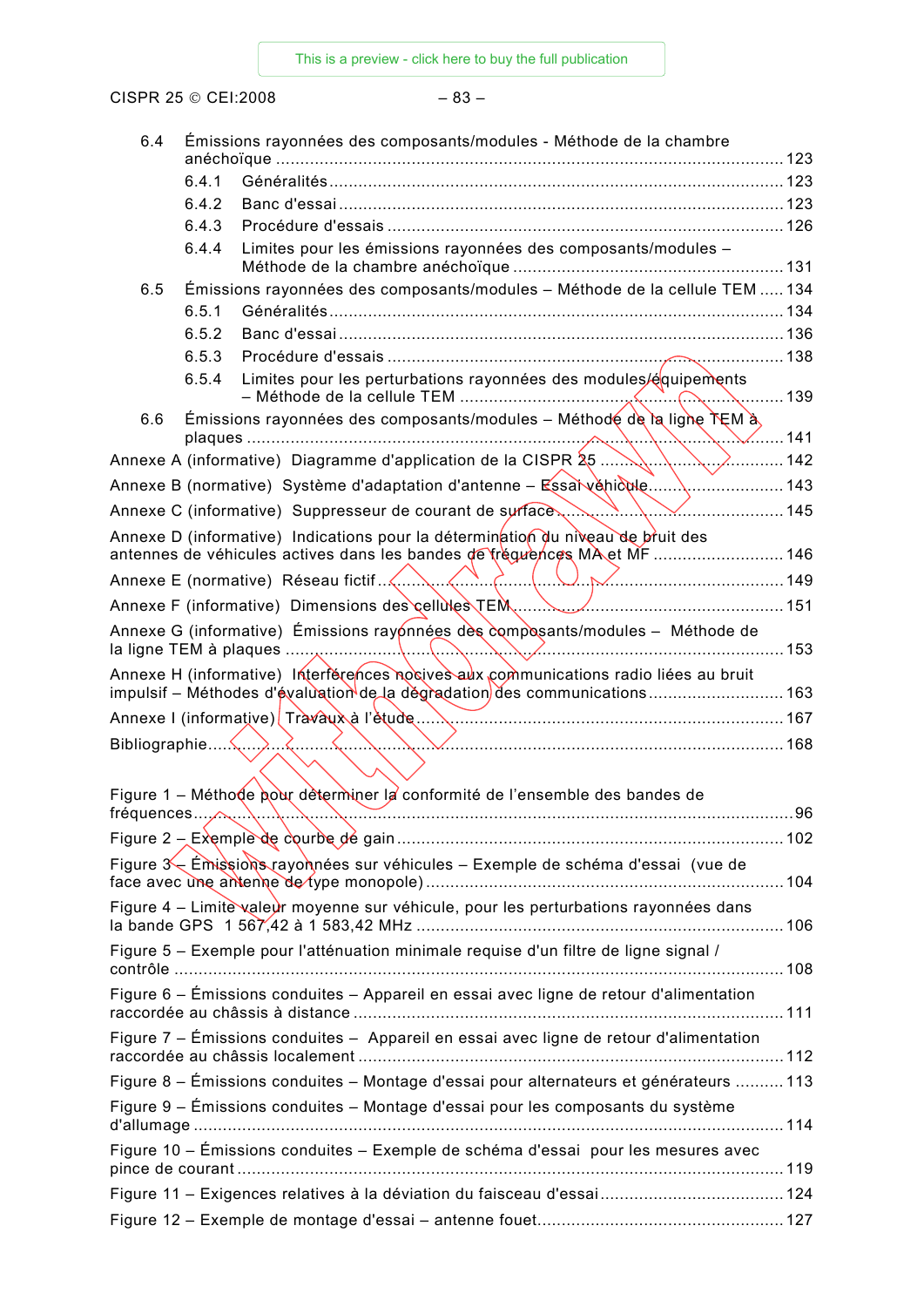| Figure 14 - Exemple de montage d'essai - antenne log-périodique  129                                                                                              |       |
|-------------------------------------------------------------------------------------------------------------------------------------------------------------------|-------|
| Figure 15 - Exemple de montage d'essai - fréquences supérieures à 1 GHz 130                                                                                       |       |
| Figure 16 - Exemple de limite valeur moyenne pour les émissions rayonnées des<br>composants sur la bande GPS allant de 1 567,42 MHz à 1 583,42 MHz - Classe 5 134 |       |
|                                                                                                                                                                   |       |
| Figure 18 – Exemple de disposition des fils dans la cellule TEM et du raccordement                                                                                |       |
| Figure 19 – Exemple de disposition des connecteurs, du circuit en nappe et du                                                                                     |       |
| Figure 20 – Exemple de schéma d'essai pour la méthode de la cellule TEM  138                                                                                      |       |
| $\sim$ 144                                                                                                                                                        |       |
|                                                                                                                                                                   |       |
| Figure D.1 – Configuration du véhicule utilisée pour les essais de mesure du niveau de<br>bruit des équipements dans les bandes de fréquences MA et MR.           | . 147 |
| Figure D.2 – Configuration du véhicule utilisée pour les mesures du nive au de bruit de<br>l'antenne dans les bandes de fréquences MA et MF                       |       |
|                                                                                                                                                                   |       |
| Figure E.2 - Exemple de schéma de réseau fictif 5 uH                                                                                                              |       |
| Figure F.1 - Cellule TEM                                                                                                                                          |       |
| Figure G.1 - Exemple de montage d'essabde base d'une ligne TEM à plaques dans                                                                                     |       |
| Figure G.2 – Exemple pour une ligne TEM a plaques d'impédance caractéristique de                                                                                  |       |
| Figure G.3 – Exemple pour une ligne LEM à plaqués d'impédance caractéristique de<br>90 $\Omega$                                                                   |       |
|                                                                                                                                                                   |       |
|                                                                                                                                                                   |       |
|                                                                                                                                                                   |       |
|                                                                                                                                                                   |       |
| Tableau 4 Exemples de limités de perturbations - Véhicule complet 105                                                                                             |       |
| Tableau 5 Exemples de limites quasi-crête ou crête pour les perturbations conduites                                                                               |       |
| Tableau 6 – Exemples de limites valeur moyenne (AVG) pour les perturbations                                                                                       |       |
|                                                                                                                                                                   |       |
| Tableau 7 - Exemples de limites quasi-crête et crête pour les perturbations conduites                                                                             |       |
| Tableau 8 – Exemples de limites valeur moyenne (AVG) pour les perturbations<br>conduites - Fils de contrôle/signaux - Méthode de la pince de courant  122         |       |
| Tableau 9 - Exemples de limites quasi-crête ou crête pour les perturbations rayonnées                                                                             |       |
| Tableau 10 - Exemples de limites valeur moyenne (AVG) pour les perturbations                                                                                      |       |
| Tableau 11 – Exemples de limites quasi-crête ou crête pour les perturbations                                                                                      |       |
| Tableau 12 - Exemples de limites valeur moyenne (AVG) pour les perturbations                                                                                      |       |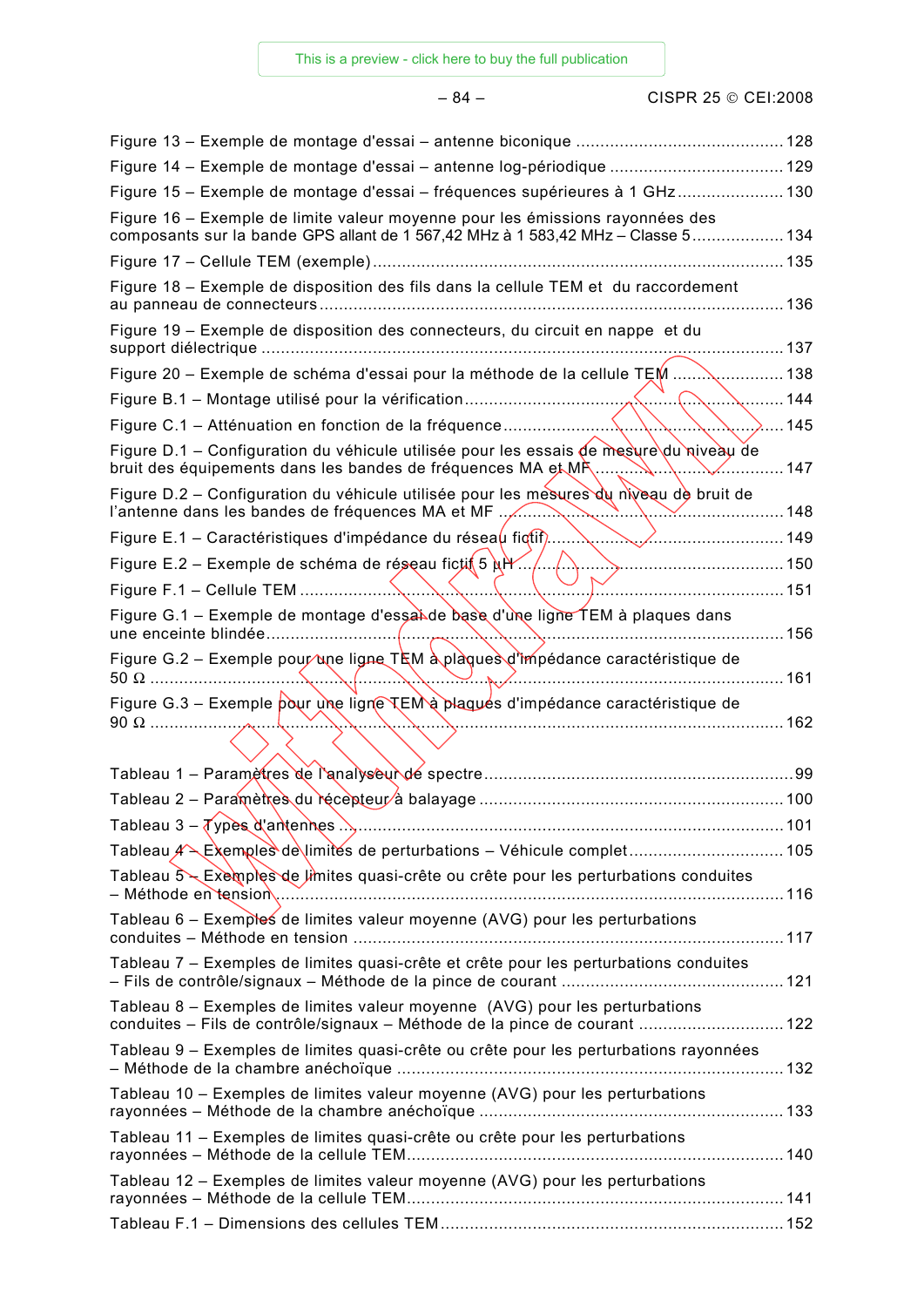CISPR 25 © CEI:2008 – 85 –

| Tableau G.1 – Exemples de limites quasi-crête ou crête pour les perturbations |  |
|-------------------------------------------------------------------------------|--|
| Tableau G.2 - Exemples de limites valeur moyenne (AVG) pour les perturbations |  |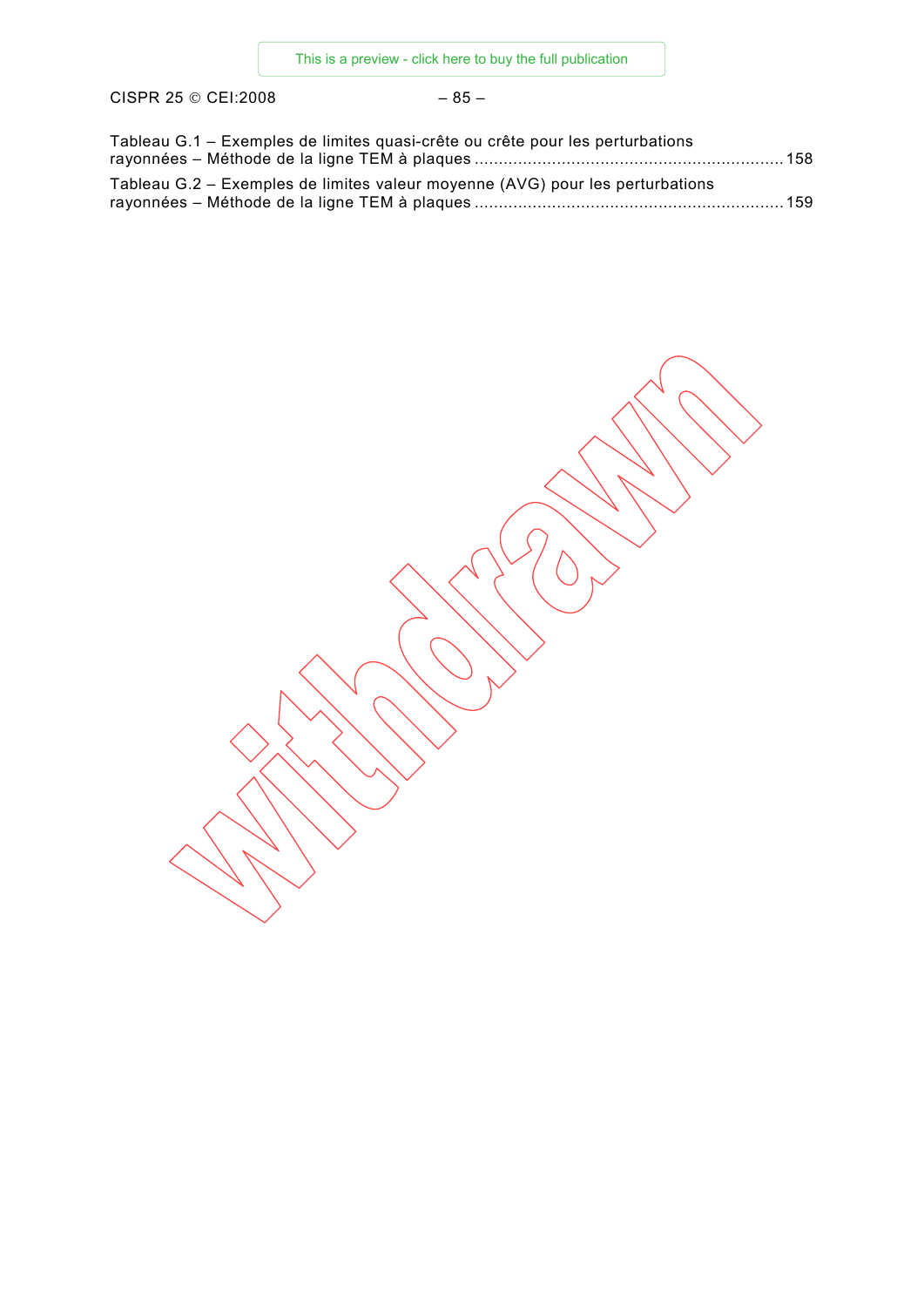# COMMISSION ÉLECTROTECHNIQUE INTERNATIONALE

<span id="page-14-0"></span>COMITÉ INTERNATIONAL SPÉCIAL DES PERTURBATIONS RADIOÉLECTRIQUES  $\frac{1}{2}$  ,  $\frac{1}{2}$  ,  $\frac{1}{2}$  ,  $\frac{1}{2}$  ,  $\frac{1}{2}$  ,  $\frac{1}{2}$ 

# **VÉHICULES, BATEAUX ET MOTEURS Á COMBUSTION INTERNE – CARACTÉRISTIQUES DES PERTURBATIONS RADIOÉLECTRIQUES – LIMITES ET MÉTHODES DE MESURE POUR LA PROTECTION DES RÉCEPTEURS EMBARQUÉS**

### AVANT-PROPOS

- 1) La Commission Electrotechnique Internationale (CEI) est une organisation mondiale de normalisation composée de l'ensemble des comités électrotechniques nationaux (Comités nationaux de la CEI). La CEI a pour objet de favoriser la coopération internationale pour toutes les questions de normalisation dans les domaines de l'électricité et de l'électronique. A cet effet, la CEI – entre autres activités – publie des Normes internationales, des Spécifications techniques, des Rapports techniques, des Spécifications accessibles au public (PAS) et des Guides (ci-après dénommés "Publication(s) de la CEI"). Leur élaboration est confiée à des comités d'études, aux travaux desquels tout Comité national intéressé par le sujet traité peut participer. Les organisations internationales, gouvernementales et non gouvernementales, en liaison avec la CEI, participent également aux travaux. La CEI collabore étroitement avec l'Organisation Internationale de Normalisation (ISO), selon des conditions fixées par accord entre les deux organisations.
- 2) Les décisions ou accords officiels de la CEI concernant les questions rechniques représentent, dans la mesure du possible, un accord international sur les sujets étudiés, étant donné que les Comités nationaux de la CEI intéressés sont représentés dans chaque comité d'études.
- 3) Les Publications de la CEI se présentent sous la forme de recommandations internationales et sont agréées comme telles par les Comités nationaux de la CEI. Tous les efforts raisonnables sont entrepris afin que la CEI s'assure de l'exactitude du contenu technique de ses publications; la CEI ne peut pas être tenue responsable de l'éventuelle mauvaise utilisation ou interprétation qui en est faite par un quelconque utilisateur final.
- 4) Dans le but d'encourager l'uniformité internationale, les Comités nationaux de la CEI s'engagent, dans toute la mesure possible, à appliquer de façon transparente les Publications de la CEI dans leurs publications nationales et régionales. Toutes divergences entre toutes Publications de la CEI et toutes publications nationales ou régionales correspondantes doivent être indiquées en termes clairs dans ces dernières.
- 5) La CEI n'a prévu aucune procédure de marquage valant indication d'approbation et n'engage pas sa responsabilité pour les équipements déclarés conformes à une de ses Publications.
- 6) Tous les utilisateurs doivent s'assurer qu'ils sont en possession de la dernière édition de cette publication.
- 7) Aucune responsabilité ne doit être imputée à la CEI, à ses administrateurs, employés, auxiliaires ou mandataires, y compris ses experts particuliers et les membres de ses comités d'études et des Comités nationaux de la CEI, pour tout préjudice causé en cas de dommages corporels et matériels, ou de tout autre dommage de quelque nature que ce soit, directe ou indirecte, ou pour supporter les coûts (y compris les frais de justice) et les dépenses découlant de la publication ou de l'utilisation de cette Publication de la CEI ou de toute autre Publication de la CEI, ou au crédit qui lui est accordé.
- 8) L'attention est attrée sur les références normatives citées dans cette publication. L'utilisation de publications référencées est obligatoire pour une application correcte de la présente publication.
- 9) L'attention est attirée sur le fait que certains des éléments de la présente Publication de la CEI peuvent faire l'objet de droits de propriété intellectuelle ou de droits analogues. La CEI ne saurait être tenue pour responsable de ne pas avoir identifié de tels droits de propriété et de ne pas avoir signalé leur existence.

La Norme internationale CISPR 25 a été établie par le sous-comité D du CISPR: Perturbations électromagnétiques relatives aux appareils électriques ou électroniques embarqués sur les véhicules et aux moteurs à combustion interne.

Cette troisième édition annule et remplace la seconde édition publiée en 2002. Cette troisième édition constitue une révision technique.

Les modifications majeures suivantes ont été apportées par rapport à l'édition précédente:

- ajout des mesures requises par l'utilisation du détecteur de valeur moyenne et du détecteur de crête et quasi-crête;
- ajout de méthodes et limites de protection de nouveaux services radio analogiques et digitaux dans le domaine de fréquences jusqu'à 2 500 MHz;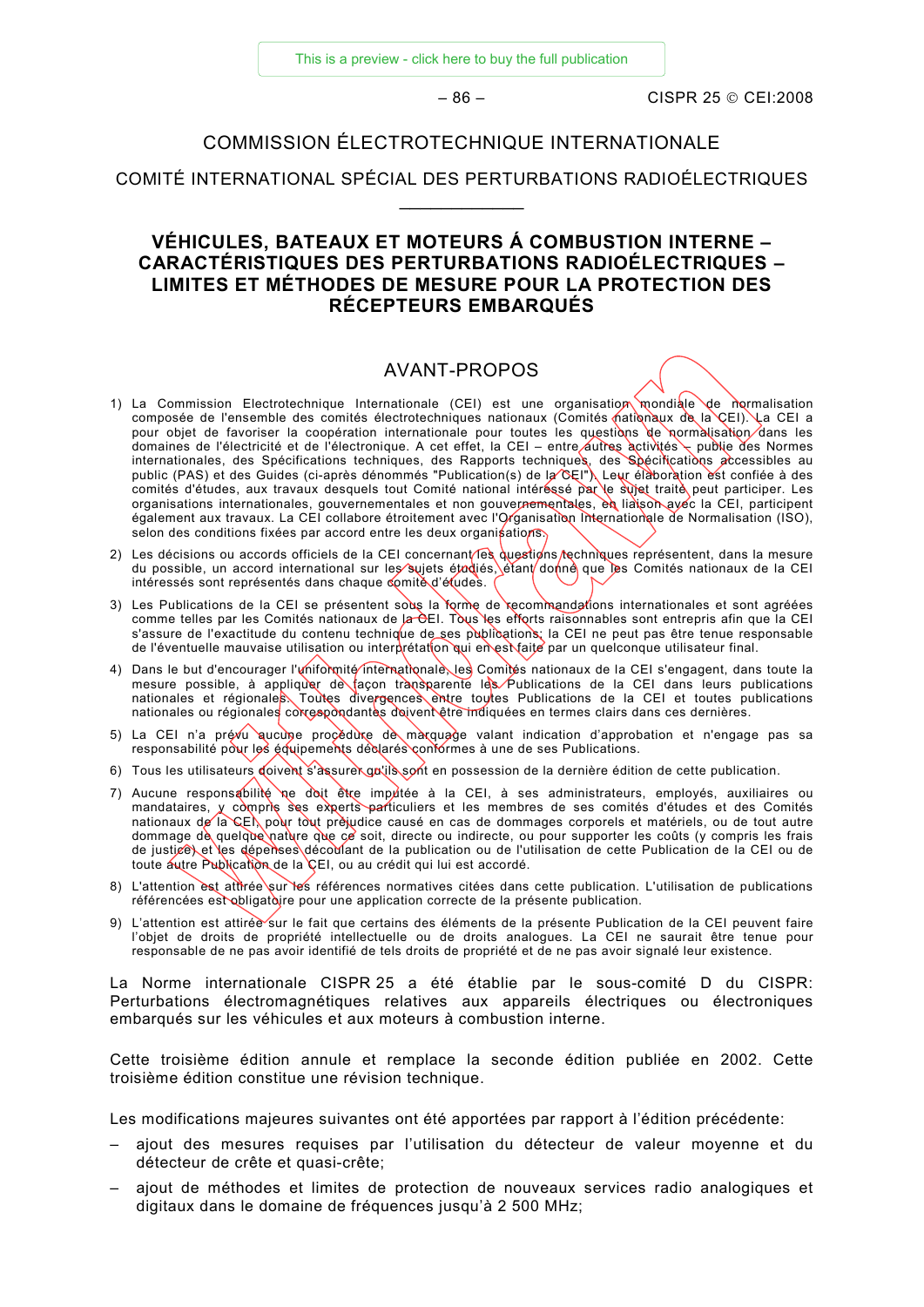$CISPR 25 © CE1:2008$  – 87 –

- ajout d'une nouvelle méthode de mesure pour composants (ligne TEM à plaques) dans l'Annexe informative G;
- ajout du contenu de la CISPR 21 dans l'Annexe H. La CISPR 21 dans son intégralité devient maintenant obsolète.
- suppression de la détermination bande étroite / large bande;
- suppression de l'Annexe sur la caractérisation de l'antenne fouet (maintenant traitée dans la CISPR 16-1-4);
- suppression de l'Annexe sur la caractérisation de la cage de Faraday (la CISPR 25 sera modifiée lorsque le groupe de travail conjoint des sous-comités CISPR/D et CISPR/A terminera son projet sur la validation de la chambre).

Le texte de cette norme est issu des documents suivants:

| Projet d'enquête | Rapport de vote |  |
|------------------|-----------------|--|
| CISPR/D/344/CDV  | CISPR/D/352/RVC |  |

Le rapport de vote indiqué dans le tableau ci-dessus donne toute information sur le vote ayant abouti à l'approbation de cette norme.

Cette publication a été rédigée selon les Directives ISO/CEI, Partie 2.

Le comité a décidé que le contenu de cette publication ne sera pas modifié avant la date de maintenance indiquée sur le site wéb de *la* CEI sous "http://webstore.iec.ch" dans les données relatives à la publication recherchée. A cette date, la publication sera

- reconduite:
- supprimée;
- remplacée par une édition révisée, ou
- amendée.

Le contenu du corrigendum de janvier 2009 a été pris en considération dans cet exemplaire.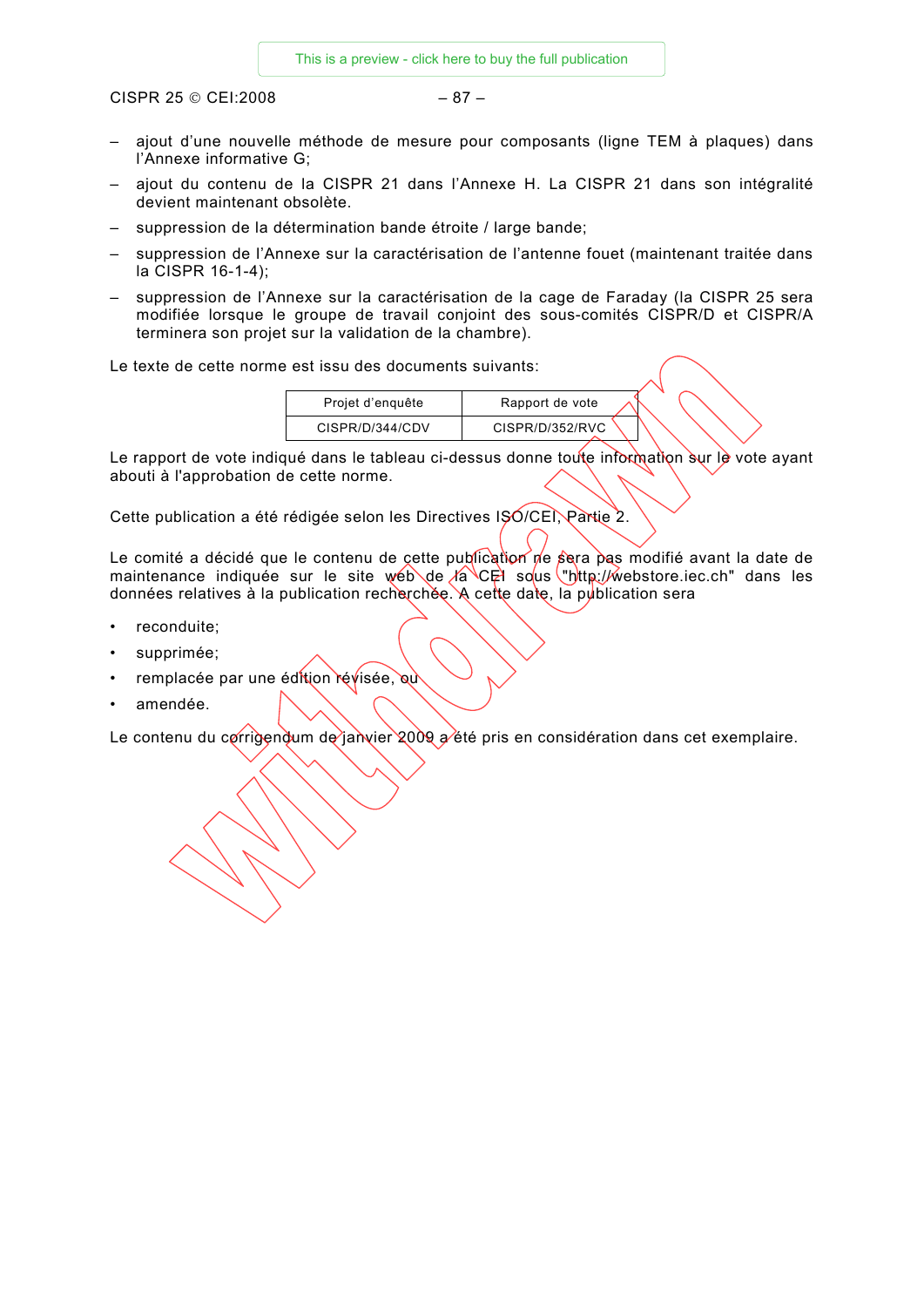– 88 – CISPR 25 © CEI:2008

### INTRODUCTION

<span id="page-16-0"></span>La présente Norme internationale est destinée à protéger les récepteurs embarqués des perturbations produites sur un véhicule par conduction et par rayonnement.

Les procédures d'essais et les limites données sont destinées à permettre un contrôle provisoire des émissions rayonnées des véhicules et des émissions conduites ou rayonnées de courte ou longue durée des équipements et modules.

Pour obtenir ce résultat, la présente norme:

- définit une méthode d'essai pour la mesure des perturbations électromagnétiques émanant d'un système électrique monté sur véhicule;
- établit les limites des perturbations électromagnétiques venant d'un système électrique implanté sur un véhicule;
- définit des méthodes d'essai des équipements ou des modules installés à bord des véhicules et considérés indépendamment vis-à-vis du véhicule;
- établit les limites des perturbations électromagnétiques des équipements en vue de protéger la réception à bord du véhicule des perturbations potentielles?
- classifie les équipements automobiles en fonction de la durée des perturbations qu'ils engendrent afin d'établir une échelle de niveaux.

NOTE Les essais sur les équipements ne sont pas destinés à remplacer les essais sur les véhicules. La corrélation exacte entre les essais des équipements et des véhicules dépend de la position de montage de l'équipement, de la longueur de câblage, du montage et de la mise à la masse, ainsi que de la position de l'antenne. Les essais des équipements donnent cependant la possibilité d'établir le comportement des équipements tant que le véhicule équipé n'est pas disponible.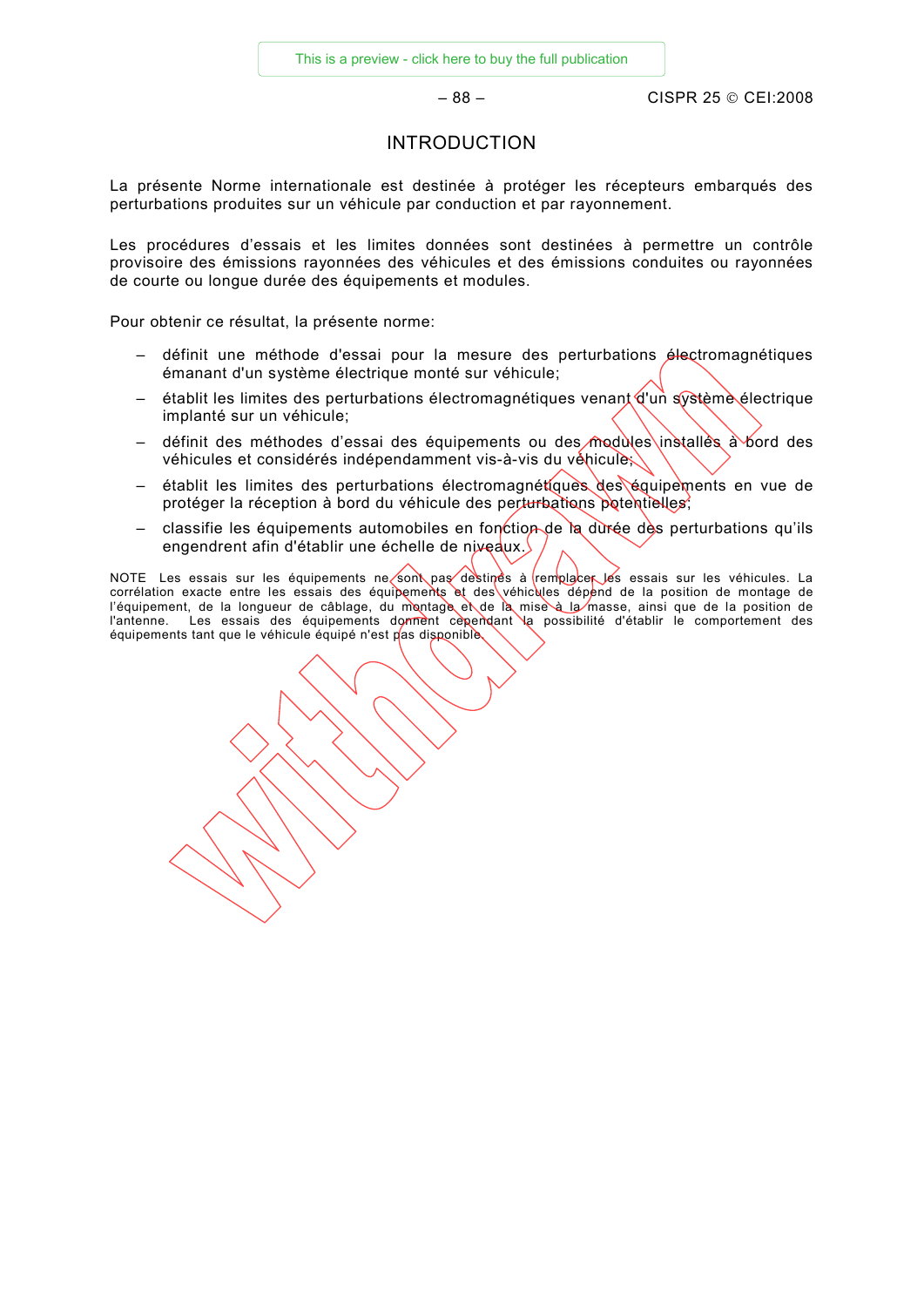<span id="page-17-0"></span> $CISPR 25 © CF1:2008$  – 89 –

# **VÉHICULES, BATEAUX ET MOTEURS Á COMBUSTION INTERNE – CARACTÉRISTIQUES DES PERTURBATIONS RADIOÉLECTRIQUES – LIMITES ET MÉTHODES DE MESURE POUR LA PROTECTION DES RÉCEPTEURS EMBARQUÉS**

#### **1 Domaine d'application**

La présente Norme internationale donne les limites et les procédures pour la mesure des perturbations radioélectriques dans la gamme de fréquences comprises entre 150 kHz et 2 500 MHz. Cette norme s'applique à tous les équipements électroniques/électriques destinés à une utilisation sur véhicules, remorques et engins. Le détail des allocations de fréquences peut-être obtenu en se référant aux publications de l'Union Internationale des Télécommunications (UIT). Les limites d'essai ont pour but de permettre la protection des récepteurs installés dans le véhicule contre les perturbations créées par les équipements/modules installés dans le même véhicule. Les méthodes et limites pour un véhicule complet sont présentées à l'Article 5 et les méthodes et limites pour les équipements/modules sont présentées à l'Article 6. La compatibilité d'un équipement par rapport à une limite pour un véhicule ne peut être/validée que lors d'un essai sur véhicule complet.

Les types de récepteurs à protéger sont les récepteurs de radio télédiffusion (son et télévision), les radios mobiles, les radiotéléphones, les radioamateurs, les CB, les dispositifs de navigation par satellite (GPS, etc.) et Bluetooth. Pour les besoins de la présente norme, un véhicule est une machine autopropulsée. Les véhicules incluent (sans s'y limiter) les voitures particulières, camions, machines agricoles et engins destinés à évoluer sur la neige. L'Annexe A donne des indications pour déterminer si la présente norme est applicable à un matériel particulier.

Les limites de la présente norme sont recommandées et sujettes à modification par accord entre le fabricant de véhicules et le fournisseur d'équipements. Cette norme est également conçue pour être appliquée par les constructeurs et fournisseurs d'équipements et modules qui peuvent être ajoutés et raccordés au faisceau électrique du véhicule ou à un connecteur d'alimentation du véhicule, installés en seconde monte.

La présente Norme internationale ne concerne pas la protection des systèmes de commande électroniques contre les émissions radiofréquences (RF) ou contre les fluctuations de tensions transitoires ou impulsionnelles. Ces sujets sont pris en compte dans des publications de l'ISO.

Du fait que la position de montage, le type de carrosserie du véhicule, et la configuration du faisceau peuvent affecter les couplages des perturbations radioélectriques sur les récepteurs embarqués, l'Article 6 de cette norme définit plusieurs niveaux de limites. La classe de niveau à utiliser (en fonction de la bande de fréquences) fait l'objet d'un accord entre le constructeur du véhicule et l'équipementier.

La norme CISPR 25 définit des méthodes d'essai à destination des constructeurs et fournisseurs de véhicules, en vue de les aider à concevoir les véhicules et les équipements et à maintenir, à des niveaux acceptables, les émissions radiofréquences (RF) à bord des véhicules.

Les limites des essais des véhicules constituent des recommandations, elles sont formulées pour un récepteur type utilisant l'antenne installée sur le véhicule ou utilisant une antenne d'essai, en l'absence d'antenne spécifique spécifiée. Les bandes de fréquences définies ne s'appliquent pas à l'ensemble des régions et pays du monde. Pour des raisons économiques, un fabricant de véhicules doit pouvoir identifier librement les bandes de fréquences utilisées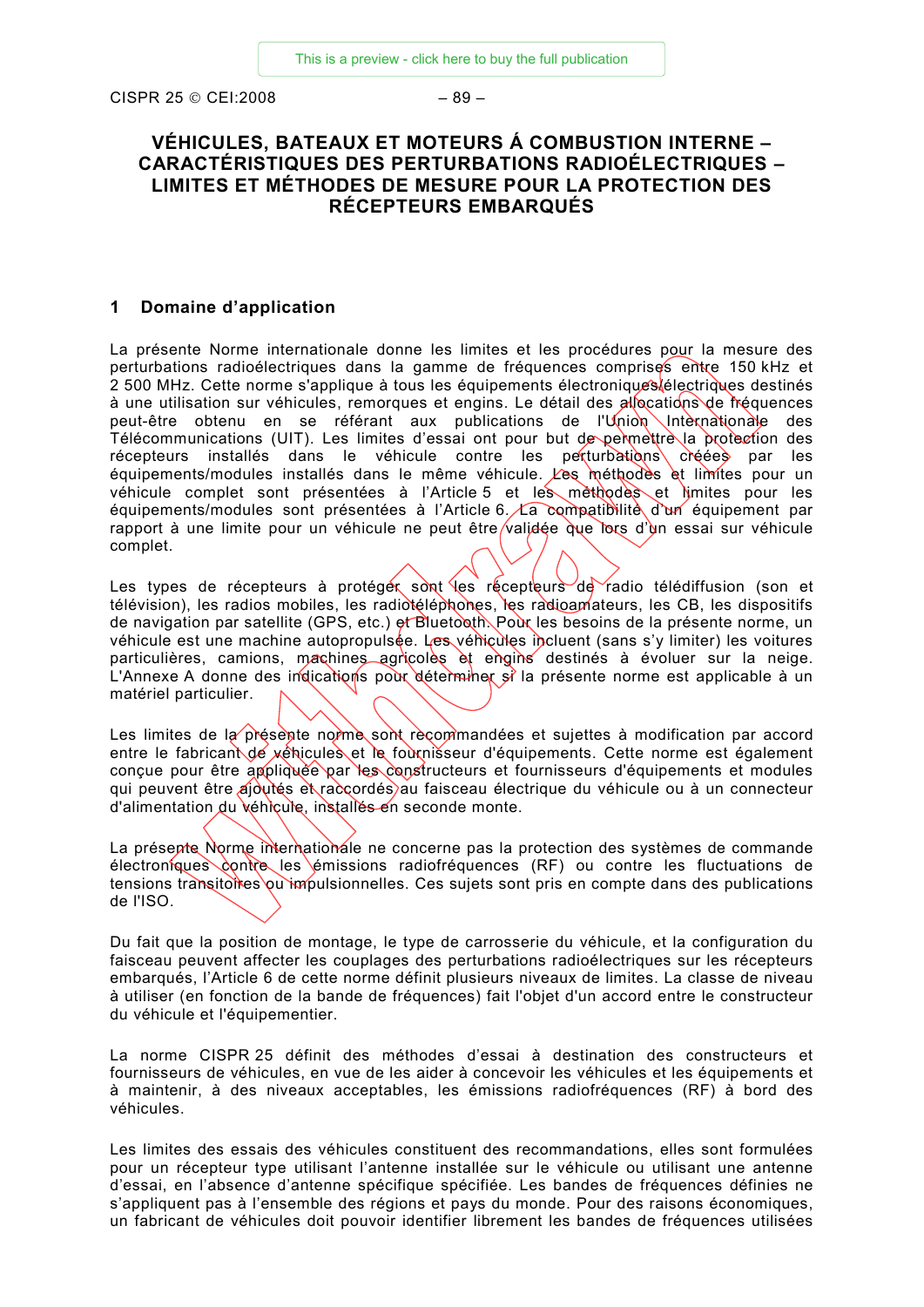– 90 – CISPR 25 © CEI:2008

<span id="page-18-0"></span>dans les pays dans lesquels l'un de ses véhicules va être commercialisé, ainsi que les services de radiodiffusion susceptibles d'être utilisés à bord de ce véhicule.

A titre d'exemple, même si la majorité des véhicules ne sont pas équipés d'un récepteur de télévision, les fréquences de télévision occupent néanmoins une part importante du spectre radioélectrique. Par conséquent, il n'est pas rentable de procéder à des essais portant sur les sources sonores ou d'en réduire le nombre pour les véhicules qui ne sont pas équipés de récepteur de télévision.

Il convient qu'un fabricant de véhicules définisse d'abord les pays de commercialisation, puis qu'il choisisse les bandes de fréquences et limites en fréquence qui s'appliquent. Le fabricant peut ensuite utiliser la norme CISPR 25 pour sélectionner les paramètres d'essai des équipements adaptés à la stratégie marketing qu'il aura choisie.

En 1979, la Conférence Administrative Mondiale des Radiocommunications (CAMR) a, pour la région 1, abaissé la limite inférieure en fréquence à 148,5 kHz. Rour les besoins des véhicules, des essais à 150 kHz sont considérés comme suffisants. Pour les besoins de la présente norme, les gammes de fréquences d'essais ont été étendues pour couvrir les services de radiodiffusion dans les différentes parties du monde. On peut prévoir que la protection de la réception radio à des fréquences adjacentes peut être assurée dans la plupart des cas.

L'Annexe H définit une méthode qualitative permettant d'évaluer la dégradation des communications radio en cas de bruit  $m$  bulsif.

L'Annexe I énumère les points susceptibles de faire l'objet d'une révision.

## **2 Références normatives**

Les documents de référence suivants sont indispensables pour l'application du présent document. Pour les références datées, seule l'édition citée s'applique. Pour les références non datées, la dérnière édition du document de référence s'applique (y compris les éventuels amendements)

CEI 60050-161:1990 , *Vocabulaire Electrotechnique International (VEI) – Chapitre 161: Compatibilité électromagnétique*  Amendement 1:1997 Amendement 2:1998

CISPR 12:2007, *Véhicules, bateaux et engins entraînés par des moteurs à combustion interne – Caractéristiques de perturbation radioélectrique – Limites et méthodes de mesure pour la protection des récepteurs à l'exception de ceux installés dans les véhicules/bateaux/engins eux-mêmes ou dans des véhicules/bateaux/engins proches*

CISPR 16-1-1:2006, *Spécifications des méthodes et des appareils de mesure des perturbations radioélectriques et de l'immunité aux perturbations radioélectriques – Partie 1-1: Appareils de mesure des perturbations radioélectriques et de l'immunité aux perturbations radioélectriques – Appareils de mesure*  Amendement 1:2006 Amendement 1:2007

CISPR 16-1-2:2003*, Spécifications des méthodes et des appareils de mesure des perturbations radioélectriques et de l'immunité aux perturbations radioélectriques – Partie 1-2: Appareils de mesure des perturbations radioélectriques et de l'immunité aux perturbations radioélectriques – Matériels auxiliaires – Perturbations conduites*  Amendement 1:2004 Amendement 1:2006